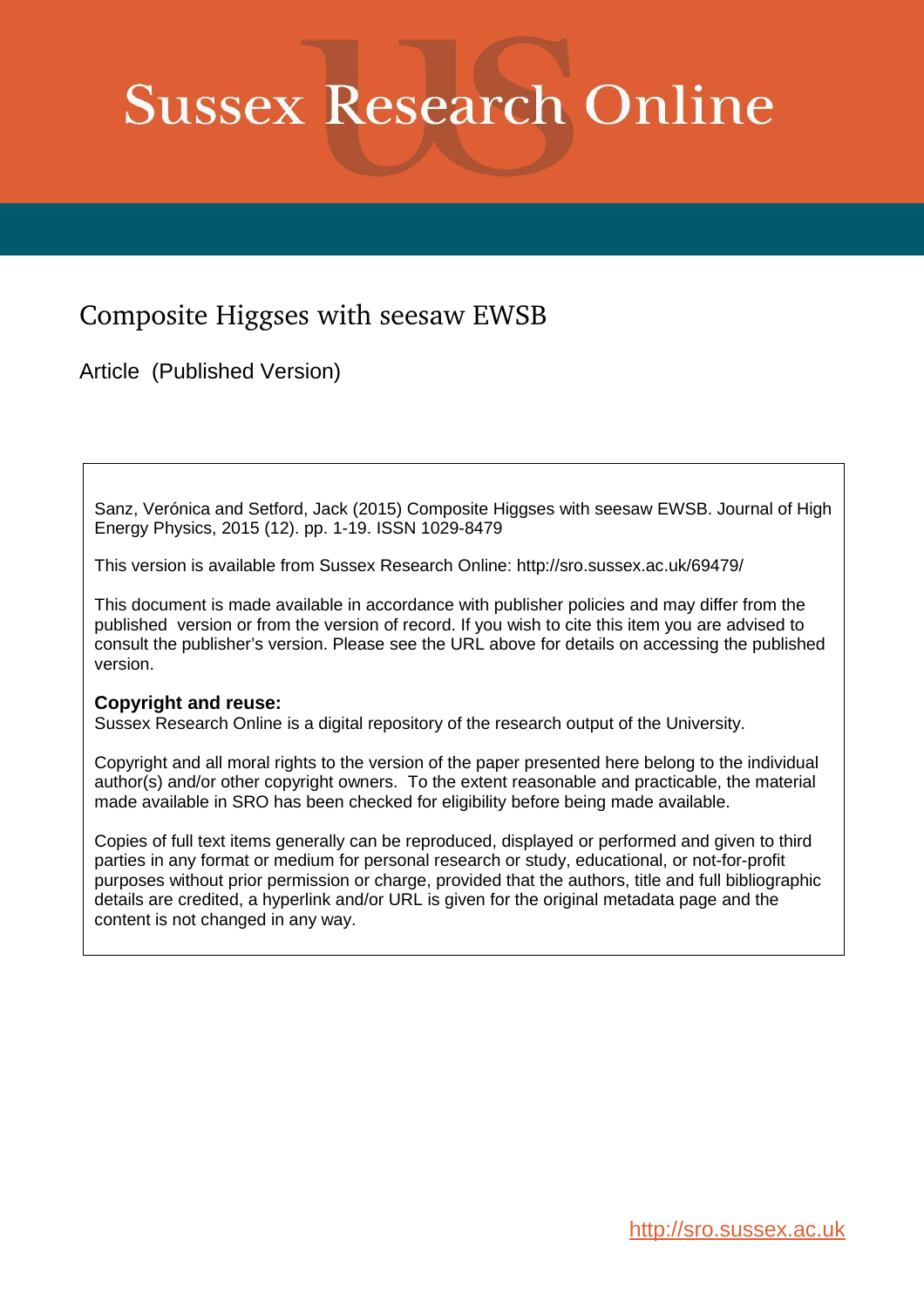PUBLISHED FOR SISSA BY 2 SPRINGER

Received : September 9, 2015 Revised : December 1, 2015 Accepted : December 9, 2015 PUBLISHED: December 23, 2015

# Composite Higgses with seesaw EWSB

### Verónica Sanz and Jack Setford

Department of Physics and Astronomy, University of Sussex, Brighton BN1 9QH, U.K.

 $\emph{E-mail: v.sanz@sussex.ac.uk},$  $\emph{E-mail: v.sanz@sussex.ac.uk},$  $\emph{E-mail: v.sanz@sussex.ac.uk},$   $\emph{j.setford@sussex.ac.uk}$  $\emph{j.setford@sussex.ac.uk}$  $\emph{j.setford@sussex.ac.uk}$ 

<span id="page-1-0"></span>Abstract: We introduce a new class of Composite Higgs models in which electroweak symmetry is broken by a seesaw-like mechanism. If a global symmetry is broken sequentially at different scales, two sets of pseudo-Goldstone bosons will arise, one set being typically heavier than the other. If two Composite Higgs doublets mix, then the mass-squared of the lighter state can be driven negative, and induce EWSB. We illustrate with the example  $SO(6) \rightarrow SO(5) \rightarrow SO(4)$ , and derive an estimate of the light Higgs potential. We find that the introduction of an extra scale can ease many of the tensions present in conventional Composite Higgs models, especially those related to fine-tuning. In particular we find that we can significantly raise the upper bound on the mass of the elusive top partners.

Keywords: Beyond Standard Model, Higgs Physics, Technicolor and Composite Models

ArXiv ePrint: [1508.06133](http://arxiv.org/abs/1508.06133)

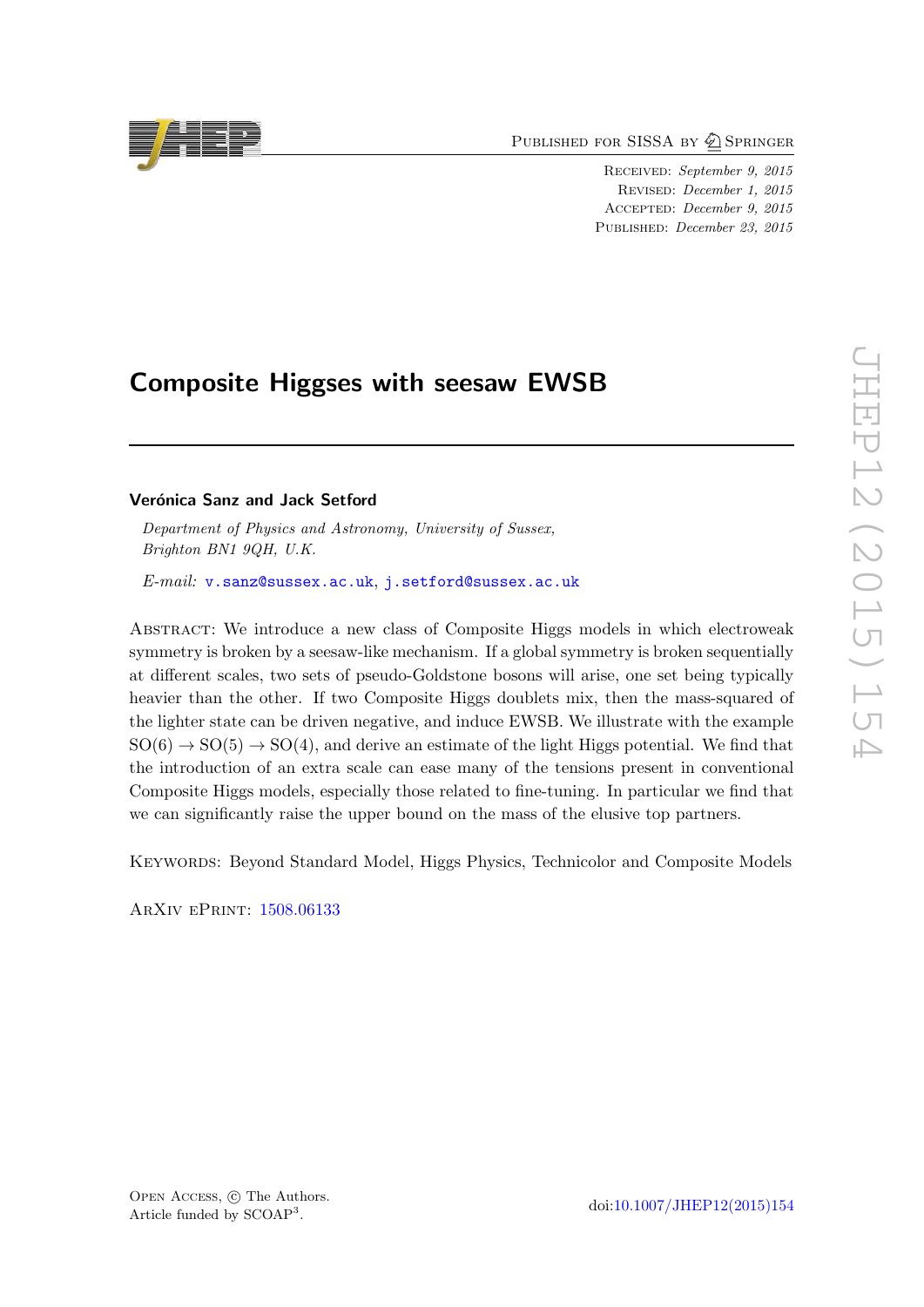#### Contents

| 1 Intoduction                          | 1                       |
|----------------------------------------|-------------------------|
| 2 Seesaw symmetry breaking             | $\bf{2}$                |
| 3 SO $(6 \rightarrow 5 \rightarrow 4)$ | $\overline{\mathbf{4}}$ |
| 4 Gauge couplings                      | 8                       |
| 5 Quark masses and top partners        | 8                       |
| 6 Discussion and conclusions           | 12                      |
| A The gauge Lagrangian                 | 12                      |
| A.1 Generators of $SO(6)$              | 12                      |
| A.2 Gauge effective Lagrangian         | 13                      |
| A.3 Coleman-Weinberg potential         | 14                      |

#### 1 Intoduction

The Composite Higgs paradigm offers a beautiful solution to the hierarchy problem of Higgs physics. By suggesting that the Higgs is realised as a composite pseudo-Goldstone boson, Composite Higgs (CH) models provide a dynamical origin of the electroweak scale while protecting the Higgs mass from UV corrections. The existence of a new, strongly coupled sector with resonances not far above the electroweak scale offers tantalising prospects for new physics at the LHC and future colliders.

A central component of CH models is the idea of partial compositeness [ [1\]](#page-15-0). If Standard Model (SM) fermions couple linearly to strong sector operators, Yukawa terms can be generated via the mixing of composite and elementary states. Partial compositeness provides a compelling mechanism for the large hierarchy in the quark masses, while at the same time evading flavour constraints [[2](#page-15-1), [3\]](#page-15-2).

<span id="page-2-0"></span>There are however, important tensions within CH models; for instance the generic requirement for top partners [ [4\]](#page-15-3) lighter than the spin-one counterparts. This feature is difficult to reconcile with arguments based on the large- $N_c$  expansion [[5](#page-15-4)–[7\]](#page-15-5), where the expectation is indeed the opposite, namely  $m_{s=1/2}/m_{s=1} \sim \mathcal{O}(N_c)$ , as well as a naive understanding of these resonances as bound states of *techni-quarks*.

<span id="page-2-1"></span>This tension partly arises from the necessity of generating a negative mass-squared for the Higgs, which is crucial for electroweak symmetry breaking (EWSB). This is usually induced via loops of fermions [ [8\]](#page-15-6); of these, the top quark is expected to give the largest contribution. Since the top quark is responsible for the mass of the Higgs, this results in a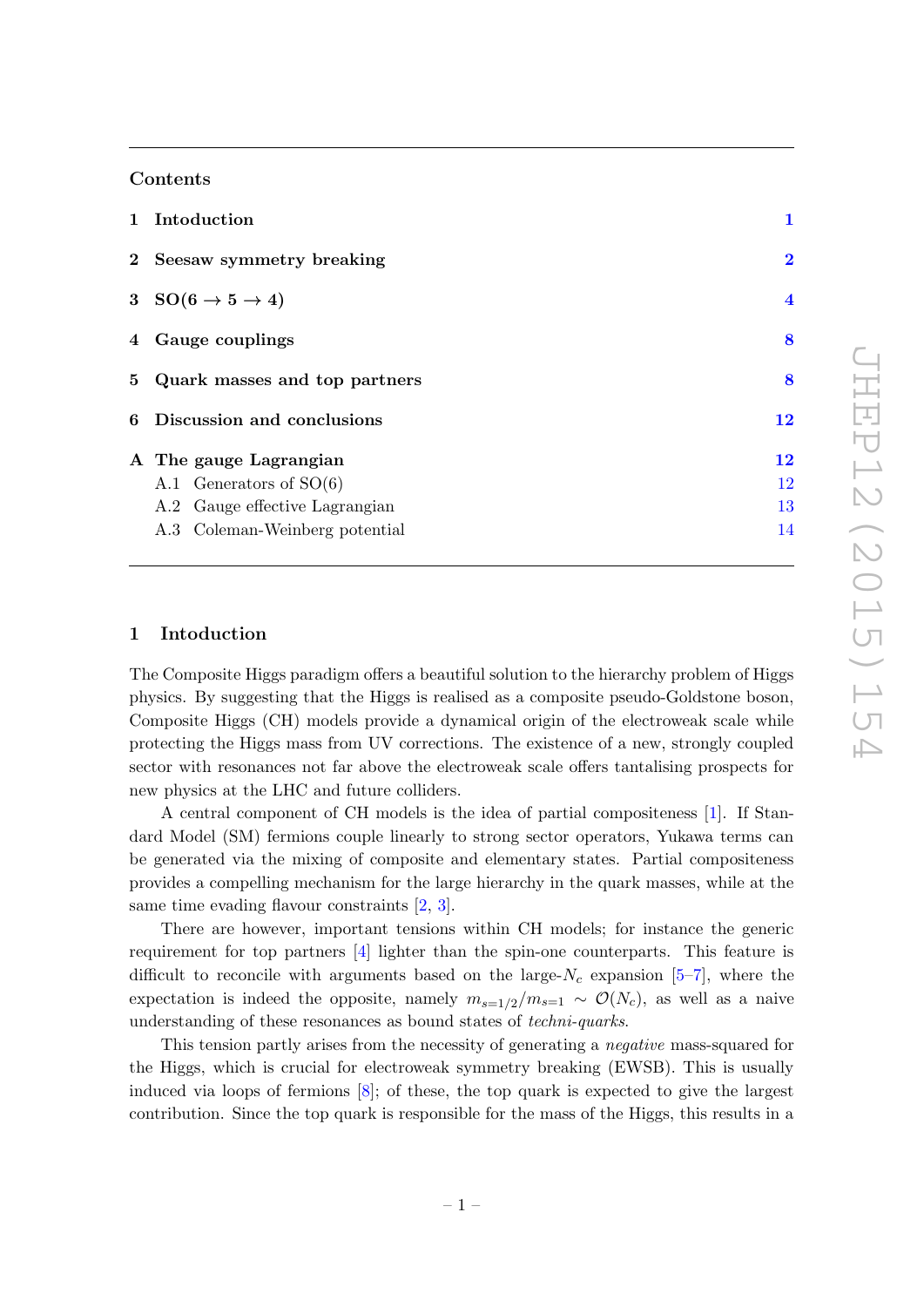relationship between the Higgs mass and the mass of the lightest top partner. In general, a significant amount of tuning is required to lift the top partner mass much higher than a TeV [ [9\]](#page-15-7) (for further developments in CH model-building see [\[10](#page-15-8) [–21\]](#page-16-0); for a discussion of CH phenomenology  $[22-33]$  and searches for top-partners  $[34-49]$ .

In this paper we present a model that provides an entirely different means for the Higgs to acquire a negative mass-squared. As was noted in [\[50\]](#page-17-1), if a composite Higgs doublet were to mix with an elementary scalar doublet, diagonalisation of the mass matrix could lead to a negative mass-squared for one of the resulting physical eigenstates.<sup>[1](#page-2-1)</sup> Of course, introducing a new elementary scalar will inevitably lead to a new hierarchy problem, of the kind we are trying to avoid. We propose a new class of models in which the extra doublet is also composite, and arises as a pseudo-Goldstone boson from another spontaneous symmetry breaking. We propose that the dynamics of the strong sector are such that its global symmetry G is broken successively:  $\mathcal{G} \to \mathcal{H}_1 \to \mathcal{H}_2$ . If the breakings occur at different scales, or if there are different sources of explicit symmetry breaking (see section [3\)](#page-4-0), the mass of one of the doublets can be significantly higher than the other. Assuming the strong sector dynamics generate a linear coupling between the two, then the heavy doublet can drive the mass of the lighter state negative, via a seesaw-like diagonalisation of the mass matrix.

<span id="page-3-0"></span>We present one realisation of this class of models, in which the symmetry breaking has the appealing structure  $SO(6) \rightarrow SO(5) \rightarrow SO(4)$ . As is known from the minimal [\[52](#page-17-2), [53](#page-17-3)] and next-to-minimal [\[54\]](#page-17-4) CH models, both breakings can give rise to a doublet of a gauged  $SU(2)_L \subset SO(4)$ . As we show, the mixing of these doublets can lead to a negative masssquared for the lighter eigenstate, which in turn can break the same  $SU(2)_L$  electroweak symmetry.

We also find that, if one wants to retain partial compositeness as a means to generate quark masses, a setup can be constructed in which the mass of the light Higgs is no longer tied to the masses of the top partners. The top partners can comfortably be accommodated at or close to the scale of the first breaking, significantly raising the upper bound on their masses.

<span id="page-3-1"></span>The paper is structured as follows. In section [2,](#page-2-0) we specify the general outline for this class of models. In section [3](#page-4-0) we work through the  $SO(6 \rightarrow 5 \rightarrow 4)$  model in detail, deriving an estimate for the Higgs potential by integrating out the heavy doublet at tree level. In section [4,](#page-8-0) we give the modifications to the gauge-Higgs couplings, and how they differ to the results obtained in conventional CH models. In section [5,](#page-8-1) we discuss the generation of quark masses, and explain how this class of models can relax the bounds on top partner masses. In section [6](#page-12-0) we review our findings.

#### 2 Seesaw symmetry breaking

At high scales we assume that the strong sector has a global symmetry  $\mathcal{G}$ . The global symmetry undergoes two successive spontaneous breakings at different scales:  $\mathcal G$  breaks to  $\mathcal{H}_1$  at scale  $F_1$ , and  $\mathcal{H}_1$  breaks to  $\mathcal{H}_2$  at scale  $F_2$ . The minimal requirement on these groups

<sup>&</sup>lt;sup>1</sup>A similar mechanism for obtaining a negative Higgs mass-squared from the mixing of two doublets has also been explored in supersymmetric contexts, for instance [\[51\]](#page-17-5).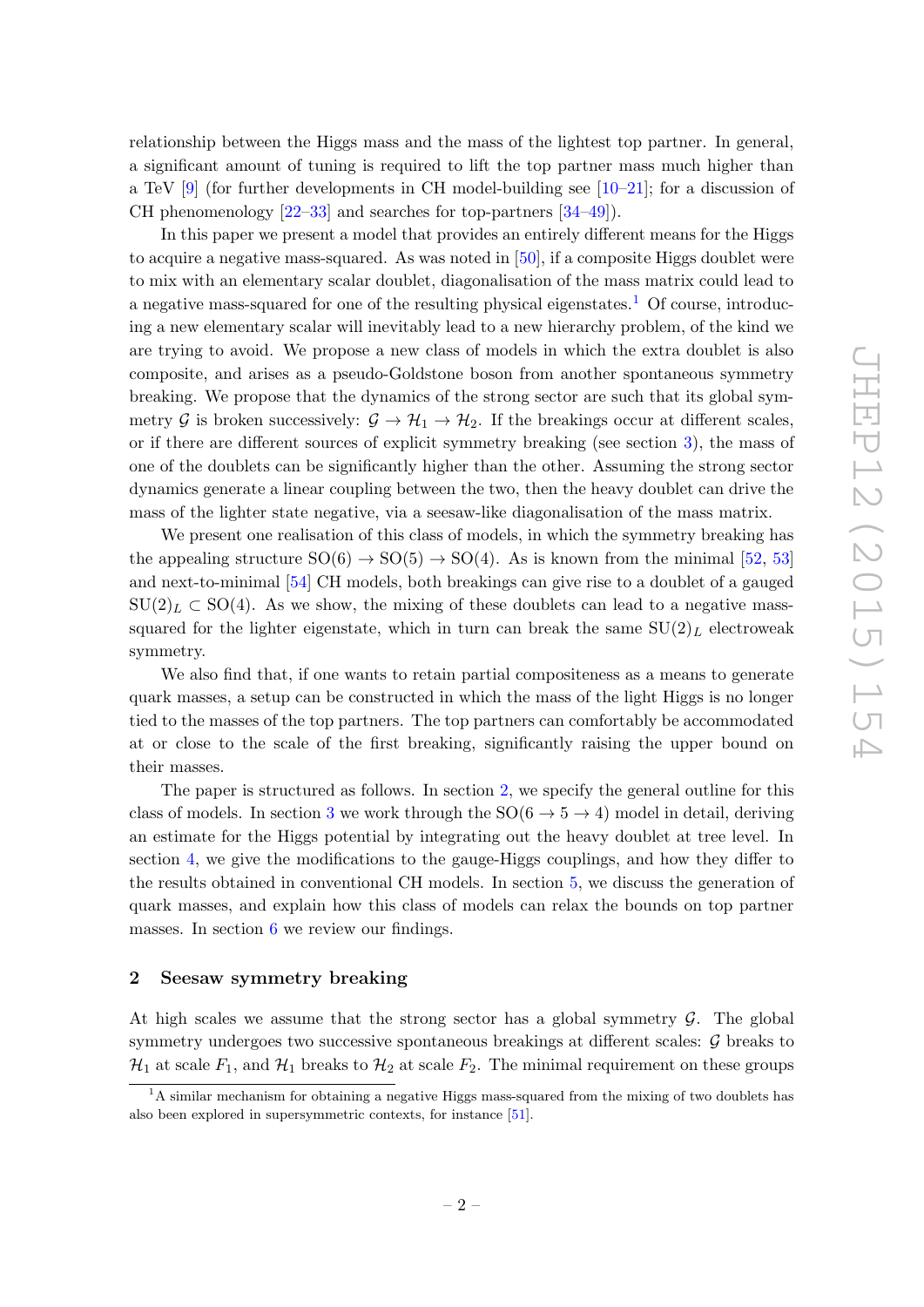<span id="page-4-0"></span>is that both the broken  $\mathcal{G}/\mathcal{H}_1$  and the  $\mathcal{H}_1/\mathcal{H}_2$  cosets each contain four Goldstone bosons that transform as bidoublets of a custodial  $SU(2)_L \times SU(2)_R \in \mathcal{H}_2$ . The  $SU(2)_L$  subgroup will eventually become the electroweak gauge group of the Standard Model. Extending this picture to accommodate hypercharge is straightforward as discussed elsewhere [\[55\]](#page-17-6). We denote the doublet coming from the first breaking  $H$ , and the second doublet  $h$ .

After the first breaking, the spectrum consists of the doublet  $H$ , which can acquire a Coleman-Weinberg potential via radiative corrections from SM gauge bosons and fermions  $[56]$ . We expect H to acquire a mass

$$
m_1^2 \sim \frac{g_1^2 F_1^2}{(4\pi)^2} \equiv f_1^2 \tag{2.1}
$$

where  $g_1$  represents a coupling which breaks explicitly the symmetry  $\mathcal G$  (a gauge coupling, for instance). Note that we define the reduced scale  $f_1$ , the typical mass scale of the pseudo-Goldstones. After the second breaking, the light doublet  $h$  appears in the spectrum, which acquires a CW potential and gets a mass  $m_2^2 \sim f_2^2$ , where  $f_2 = g_2 F_2/(4\pi)$ , as before. Both potentials arise via the Coleman-Weinberg mechanism, at different scales. Note also that if the UV theory contains other sources of explicit breaking (for instance, a fermion mass term), then the Goldstones could get further contributions to their mass (in analogy to the pions in QCD).

If we assume that a bilinear coupling is generated between  $H$  and  $h$ :

$$
V_{\text{mix}} = \frac{\mu^2}{2} H^{\dagger} h + \text{h.c.}
$$
\n(2.2)

or some more generic function  $V_{\text{mix}} = V_{\text{mix}}(H, h)$ , then, for  $\mu^2 > 2m_1m_2$ , diagonalisation of the mass matrix

$$
\begin{pmatrix} m_1^2 & \mu^2/2 \\ \mu^2/2 & m_2^2 \end{pmatrix} \tag{2.3}
$$

will lead to a negative mass-squared for the lighter eigenstate. Therefore  $V(h)$  becomes unstable at the origin, and electroweak symmetry will be spontaneously broken. In particular, in the limit where  $m_1^2 \gg m_2^2$ , the physical masses become

$$
m_h^2 \approx -\frac{\mu^4}{4m_1^2} + m_2^2,\tag{2.4}
$$

$$
m_H^2 \approx m_1^2. \tag{2.5}
$$

Using a slight abuse of notation, we will continue to refer to the physical eigenstates as H and h, which are 'mostly' the original states, provided  $m_2/m_1$  is small. To obtain the potential for the light Higgs, we need to integrate out the heavy state. We can do this consistently at tree-level by solving the equations of motion for  $H$  and setting derivative terms to zero (since the heavy particle is effectively non-propagating). This amounts to solving

<span id="page-4-1"></span>
$$
\frac{\partial V_1(H)}{\partial H^{\dagger}} + \frac{\partial V_{\text{mix}}(H, h)}{\partial H^{\dagger}} = 0, \qquad (2.6)
$$

for H, and an analogous expression for  $H^{\dagger}$ . Substituting back into the Lagangrian will give a consistent approximation to the light Higgs potential. We illustrate with an example in the next section, where we will also discuss the origin and expected size of the mixing term.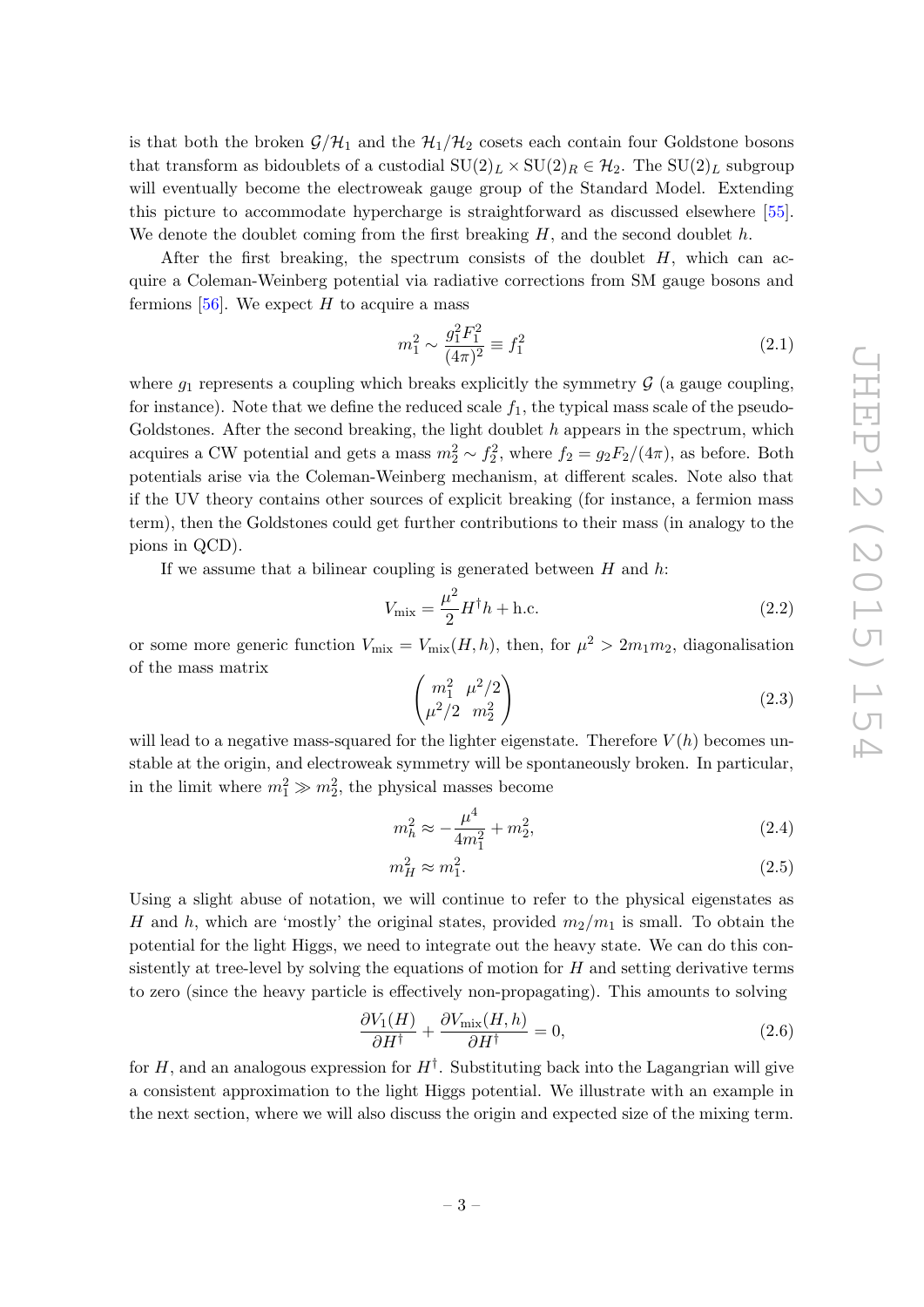## 3  $SO(6 \rightarrow 5 \rightarrow 4)$

In this section we study in detail a specific model, in which the symmetry breaking is

$$
\mathcal{G} \to \mathcal{H}_1 \to \mathcal{H}_2 = SO(6) \to SO(5) \to SO(4). \tag{3.1}
$$

The SO(6) /SO(5) coset consists of five Goldstone bosons, a doublet of SU(2) (the heavy Higgs H) and a singlet, which we denote  $\eta$  [\[54\]](#page-17-4). The SO(5)/SO(4) coset contains just a single doublet (the SM-like Higgs  $h$ ).

We parameterise the Goldstone bosons using a non-linear Sigma model, following the CCWZ formalism [\[57\]](#page-18-0). We choose the vacua:

$$
\langle \Sigma_1 \rangle = (0, 0, 0, 0, 0, F_1)^T , \quad \langle \Sigma_2 \rangle = (0, 0, 0, 0, F_2)^T,
$$
\n(3.2)

so that the SO(6) /SO(5) Goldstones are parameterised by

<span id="page-5-1"></span>
$$
\Sigma_1 = \exp(i(X^a H^a + X^5 \eta)/F_1)\langle\Sigma_1\rangle, \tag{3.3}
$$

which, for an appropriate choice of generators (see appendix), can be written

$$
= F_1 \frac{\sin(\tilde{H}/F_1)}{\tilde{H}} (H^1, H^2, H^3, H^4, \eta, \tilde{H} \cot(\tilde{H}/F_1))^T, \tag{3.4}
$$

where  $\tilde{H} = \sqrt{H^{\dagger}H + \eta^2}$ . The SO(5)/SO(4) Goldstones are parameterised by

$$
\Sigma_2 = \exp(i\tilde{X}^a h^a / F_2) \langle \Sigma_2 \rangle \tag{3.5}
$$

$$
= F_2 \frac{\sin(\tilde{h}/F_2)}{\tilde{h}} (h^1, h^2, h^3, h^4, \tilde{h} \cot(\tilde{h}/F_2))^T, \tag{3.6}
$$

where  $\tilde{h} = \sqrt{h^{\dagger}h}$ . With this parameterisation  $\Sigma_1$  and  $\Sigma_2$  transform as a 6 of SO(6) and a 5 of SO(5) respectively. That is, they both transform in fundamental representations. The  $SU(2)_L$  doublets can be written

$$
h = \begin{pmatrix} h^1 + ih^2 \\ h^3 + ih^4 \end{pmatrix}, \quad H = \begin{pmatrix} H^1 + iH^2 \\ H^3 + iH^4 \end{pmatrix}.
$$
 (3.7)

As the perceptive reader will note, the bilinear mixing term in equation [\(2.2\)](#page-3-0) explicitly breaks the shift symmetry acting on the Goldstone bosons, i.e. transformations of the form  $h^a \to h^a + \chi^a$ . This can only be justified if the UV completion contains explicit breaking of both  $SO(6)/SO(5)$ , the shift symmetry acting on H and  $\eta$ , and  $SO(5)/SO(4)$ , the shift symmetry acting on h. However, breaking  $SO(5)/SO(4)$  explicitly spoils the role of h as a Goldstone boson, allowing it to get a (potentially large) mass.

We note that terms of the form

$$
\Delta \mathcal{L} = A(\Sigma_2 \cdot \mathbf{H}) + B(\Sigma_2 \cdot \mathbf{H})^2 + \dots,
$$
\n(3.8)

<span id="page-5-0"></span>where  $\mathbf{H} = (H^1, H^2, H^3, H^4, \eta)$  is a vector of SO(5) containing the first set of Goldstone bosons, break only the SO(6) /SO(5) shift symmetry. We thus come to an important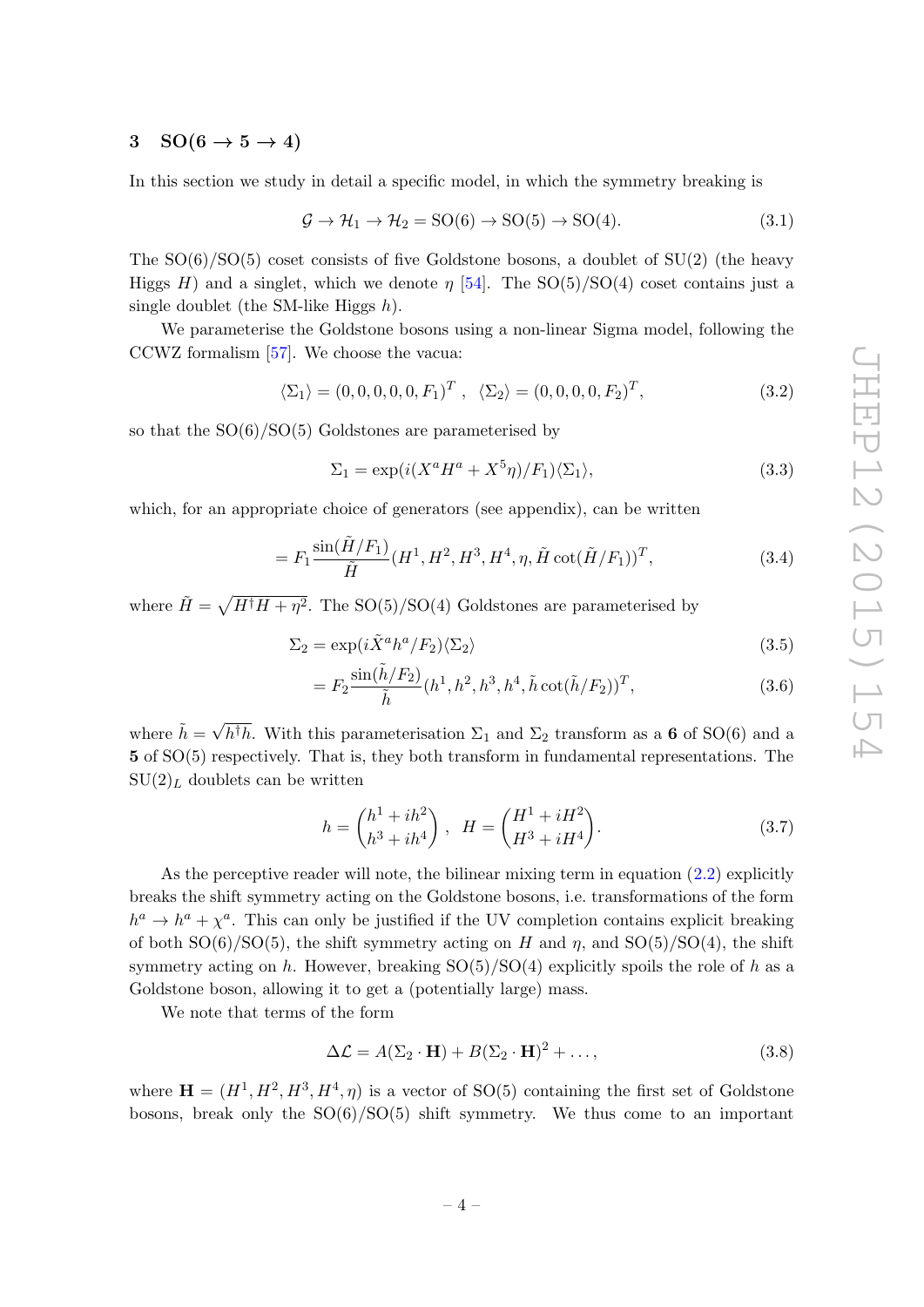conclusion: In order to generate bilinear couplings between the two sets of Goldstone bosons, the theory must contain explicit breaking of at least  $SO(6)/SO(5)$ .

Breaking SO(6)/SO(5) allows us to write down explicit mass terms  $m_H^2 H^{\dagger} H$  and  $m_{\eta}^2 \eta^2$ , but this is not problematic since a mass hierarchy between  $H$  and  $h$  is desirable.<sup>[2](#page-5-0)</sup> In the SO(5) invariant limit we expect  $m_H = m_\eta$ , but gauging  $SU(2)_L \in SO(6)$  (as is usual practice in composite Higgs models) means that H will get corrections to its mass from loops of gauge bosons, while  $\eta$  will not [\[54\]](#page-17-4).

This gauging of  $SU(2)_L$  explicitly breaks the symmetry down to the custodial  $SO(4)$ subgroup. Since H and  $\eta$  transform differently under  $SU(2)_L$ , we should allow for the possibility that their couplings to the light doublet  $h$  are modified. To this end we embed H and  $\eta$  in different multiplets of SO(5), so that  $H_4 = (H^1, H^2, H^3, H^4, 0)$  and  $H_1 =$  $(0,0,0,0,\eta)$ . We then split up  $(3.8)$  into terms invariant under the unbroken SO(4):

$$
\Delta \mathcal{L} = A_1(\Sigma_2 \cdot \mathbf{H}_4) + A_2(\Sigma_2 \cdot \mathbf{H}_1) + B_1(\Sigma_2 \cdot \mathbf{H}_4)^2 + B_2(\Sigma_2 \cdot \mathbf{H}_1)^2 + 2B_3(\Sigma_2 \cdot \mathbf{H}_4)(\Sigma_2 \cdot \mathbf{H}_1), \tag{3.9}
$$

$$
=A_1F_2\frac{(H\cdot h)}{\tilde{h}}s_h+A_2F_2\eta c_h+B_1F_2^2\frac{(H\cdot h)^2}{\tilde{h}^2}s_h^2+B_2F_2^2\eta^2c_h^2+2B_3F_2^2\frac{(H\cdot h)}{\tilde{h}}\eta s_h c_h, (3.10)
$$

where  $s_h = \sin(h/F_2)$  and  $c_h = \cos(h/F_2)$ . We recover SO(5) invariance in the limit where  $A_1 = A_2, B_1 = B_2 = B_3$ , and  $m_H = m_\eta$ . In this limit we expect that h should not be able to acquire a potential from H and  $\eta$ , due to the  $SO(5)/SO(4)$  shift symmetry. We have discarded any higher order terms since their contributions to the final Higgs potential will be of order  $\mathcal{O}(h^6/F_2^6)$ .

Without loss of generality, we can rotate  $h$  along the direction in which it is to get a VEV, so that

$$
h = \begin{pmatrix} 0 \\ \tilde{h} \end{pmatrix}.
$$
 (3.11)

Then the only part of H that couples to the light doublet will be  $H^3$ , so from now on we will simply redefine  $H^3 \equiv H$  and  $\tilde{h} \equiv h$ . Then  $\Delta \mathcal{L}$  can be written

$$
\Delta \mathcal{L} \equiv V_{\text{mix}} = A_1 F_2 H s_h + A_2 F_2 \eta c_h + B_1 F_2^2 H^2 s_h^2 + B_2 F_2^2 \eta^2 c_h^2 + 2 B_3 F_2^2 H \eta s_h c_h. \tag{3.12}
$$

Comparing with the notation of the previous section, we see that the coefficient of the linear coupling is  $\mu^2 = A_1$ .

It is worth commenting on the expected sizes of the A and B terms. Their mass dimensions are  $[A] = 2$  and  $[B] = 0$ . From a naive EFT perspective, we expect  $\mathcal{O}(1)$ values for the dimensionless B parameters. How about the A terms? All the terms in  $(3.9)$ explicitly break the  $SO(6)$  symmetry, so, assuming this explicit breaking has the same source as the heavy doublet mass term, we might naively expect the dimensionful A terms to be comparable in size to  $m_H^2$ .

As we show in the appendix, the gauging of  $SU(2)_L$  gives a sin<sup>2</sup> potential to the light h:

<span id="page-6-1"></span>
$$
V_{CW}(h) = m_{CW}^2 F_2^2 \sin^2(h/F_2).
$$
\n(3.13)

<span id="page-6-0"></span><sup>&</sup>lt;sup>2</sup>Note that this raises the possibility that the two symmetry breakings occur at the same scale, (i.e.  $F_1 = F_2$ , since the explicit mass terms give us a different way of generating a mass hierarchy between  $m_H$ and  $m_h$ .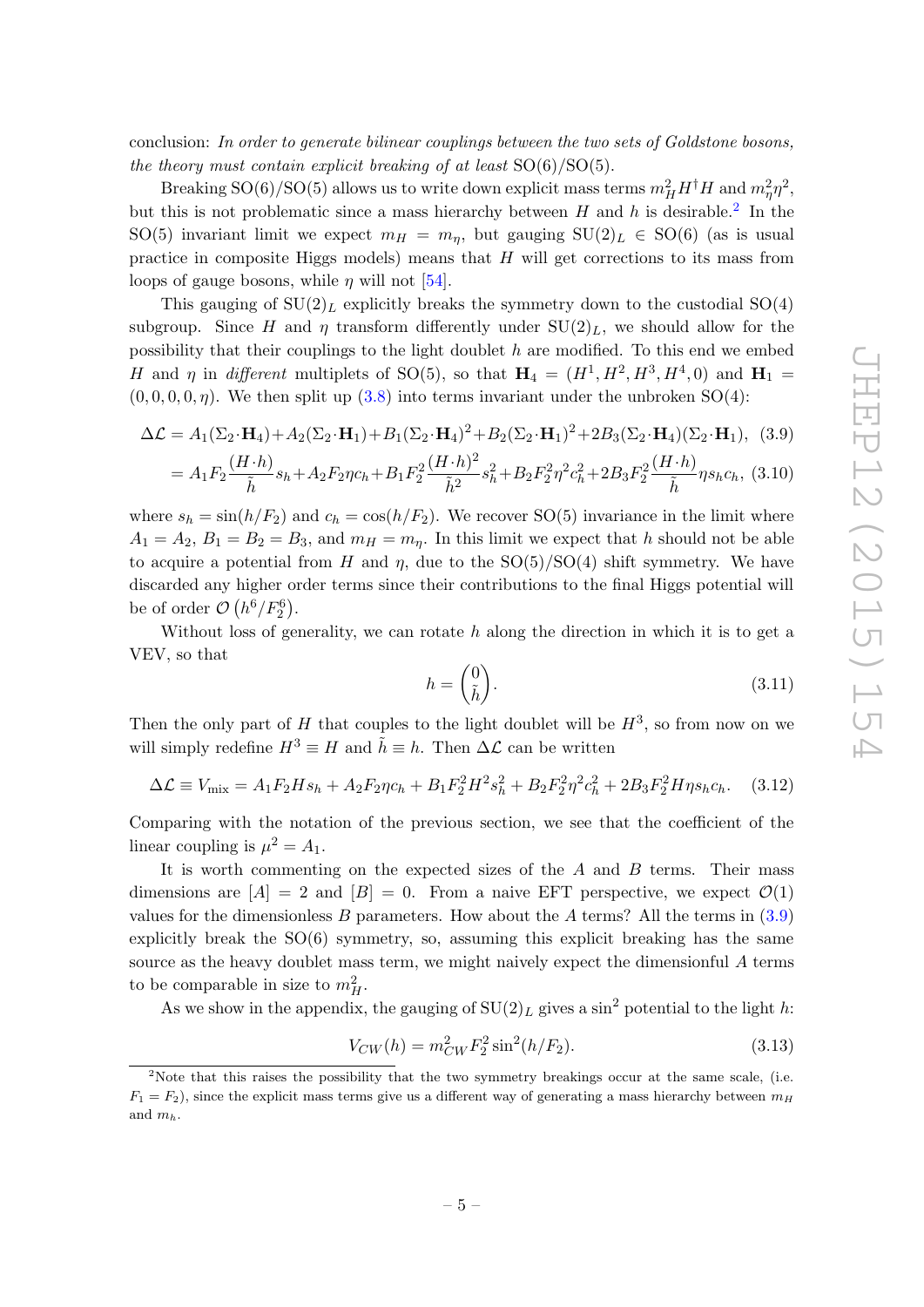Furthermore h gets corrections to its potential via tree level exchange of the heavy Higgs and the singlet, for example:



<span id="page-7-1"></span>To integrate out  $H$ , we follow the procedure outlined in the previous section: we solve the equations of motion for H, setting derivative terms to zero, and substitute back into the original potential.

Thus the equations of motion for  $H$  are approximately given by

$$
\frac{\partial V}{\partial H} = H \left( 2m_H^2 + 2B_1 F_2^2 s_h^2 \right) + A_1 F_2 s_h + 2B_3 F_2^2 \eta s_h c_h = 0, \tag{3.15}
$$

which gives us our formal solution for  $H:3$  $H:3$ 

√∽

<span id="page-7-0"></span>
$$
H = -\frac{A_1 F_2 s_h + 2B_3 F_2^2 \eta s_h c_h}{2(m_H^2 + B_1 F_2^2 s_h^2)}.
$$
\n(3.16)

Substituting back into V:

$$
V(\eta, h) = m_{\eta}^2 \eta^2 + A_2 F_2 \eta c_h + B_2 F_2^2 \eta^2 c_h^2 - \frac{(A_1 F_2 s_h + 2B_3 F_2^2 \eta s_h c_h)^2}{4(m_H^2 + B_1 F_2^2 s_h^2)} + V_{CW}(h). \tag{3.17}
$$

We can repeat the process to rewrite  $\eta$  in terms of h. We obtain the final Higgs potential:

$$
V(h) = -\frac{\left(\frac{A_1 B_3 F_2^3 s_h^2 c_h}{m_H^2 + B_1 F_2^2 s_h^2} - A_2 F_2 c_h\right)^2}{4\left(m_\eta^2 + B_2 F_2^2 c_h^2 - \frac{B_3^2 F_2^4 s_h^2 c_h^2}{m_H^2 + B_1 F_2^2 s_h^2}\right)} - \frac{A_1^2 F_2^2 s_h^2}{4(m_H^2 + B_1 F_2^2 s_h^2)} + V_{CW}(h). \tag{3.18}
$$

A nice feature of this potential, is that in the  $SO(5)$  invariant limit where  $A_1 = A_2$ ,  $B_1 = B_2 = B_3$  and  $m_H = m_\eta$ , the first two terms become constant, independent of h. This is what we expect, since  $h$  can only get a potential through  $SO(5)$  violating effects.

To get a feel for the contributions to the Higgs mass, let us look at the simplified case in which  $B_1 = B_2 = B_3 = 0$ . In this case, the potential reduces to

$$
V(h) = \left(\frac{A_2^2}{4m_\eta^2} - \frac{A_1^2}{4m_H^2} + m_2^2\right) F_2^2 \sin^2(h/F_2),\tag{3.19}
$$

plus constant terms independent of h. The contribution to the Higgs mass is

$$
m_h^2 = \frac{A_2^2}{4m_\eta^2} - \frac{A_1^2}{4m_H^2} + m_{CW}^2.
$$
 (3.20)

<sup>&</sup>lt;sup>3</sup>We should note at this point that integrating out  $H$  leads to a kinetic term for  $h$  that is not canonically normalised. After h gets a VEV we must make a field redefinition, as discussed in section [4](#page-8-0).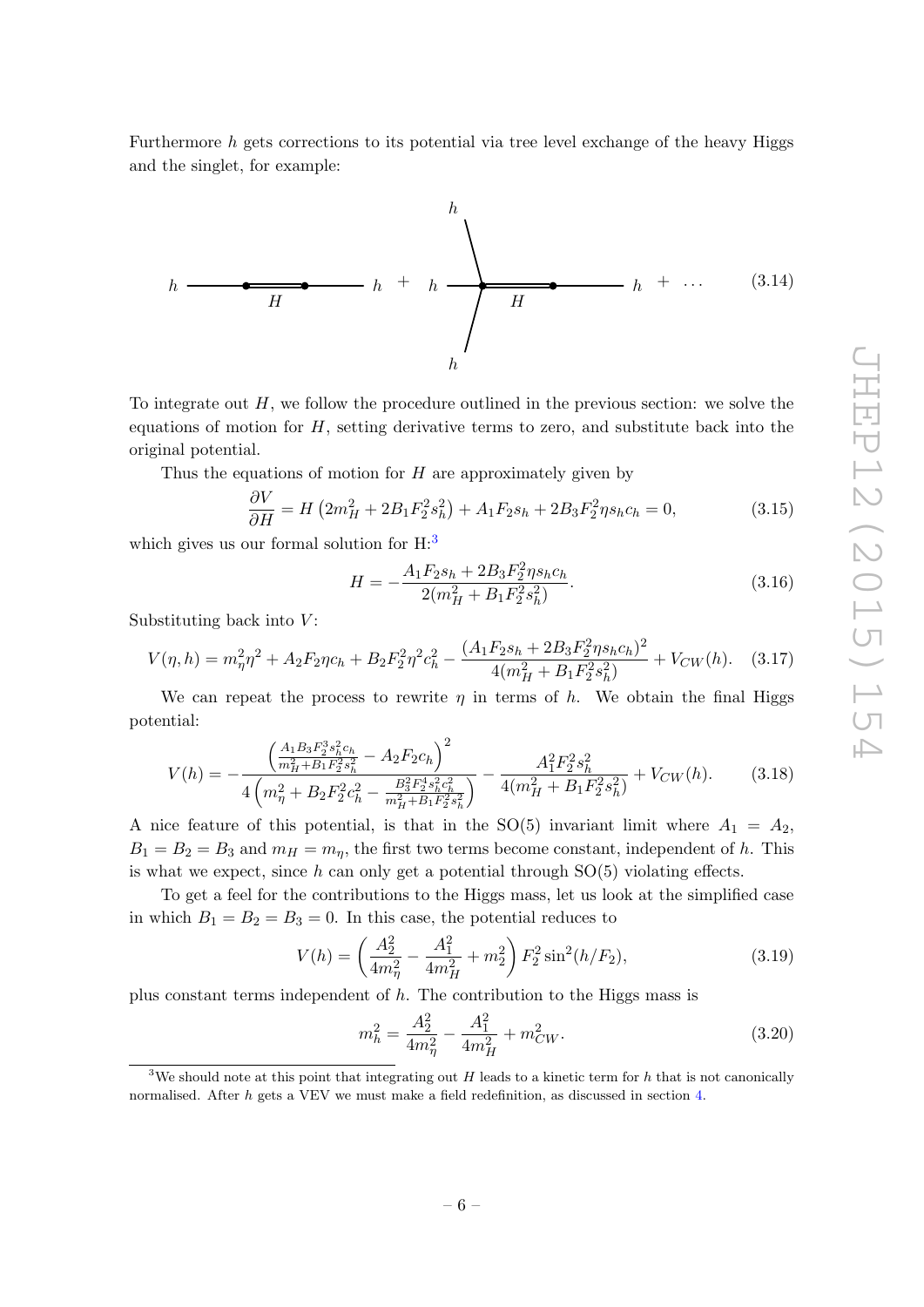<span id="page-8-0"></span>

<span id="page-8-3"></span>Figure 1. Plots of the light Higgs potential for different combinations of model parameters. Left: in this case the heavy Goldstone mass comes out at 700 GeV. We choose  $A_1 = 2m_H$  and  $\delta A \sim$  $(4m_{CW})^2$ . Right: in this case the heavy Goldstone mass is 1.7 TeV. Again we choose  $A_1 = 2m_H$ and  $\delta A \sim (2m_{CW})^2$ . In both cases we have taken  $B_1 = 2, B_2 = B_3 = 1$ .

This is to be compared to equation  $(2.4)$ . In this model specific equation, we see that the presence of the singlet leads to positive contributions to the Higgs mass.

If we let  $\delta A = A_1 - A_2$  and  $\delta m^2 = m_H^2 - m_\eta^2$ , then to first order in  $\delta A$  and  $\delta m^2$ :

$$
m_h^2 = -\frac{A_2}{2m_\eta^2} \delta A + \frac{A_2^2}{4m_\eta^4} \delta m^2 + m_{CW}^2.
$$
 (3.21)

The purpose of this equation is to show the relative sizes of the contributions. As was mentioned earlier, we naively expect the A terms and the masses of the heavy Goldstones to come from a common source of  $SO(6)/SO(5)$  breaking. Thus our naive expectation is that

$$
\frac{A_2}{m_\eta^2} \sim \mathcal{O}(1). \tag{3.22}
$$

The *differences*  $\delta A$  and  $\delta m^2$  come from the gauging of  $SU(2)_L$ , and are therefore expected to be of order

$$
\delta A \sim \delta m^2 \sim g^2 F_1^2 / (4\pi)^2. \tag{3.23}
$$

If  $F_1$  is not too far above  $F_2$  (or indeed if the two scales are equal), then the terms in equation [\(3.21\)](#page-7-0) are expected to be of comparable size. Thus no particular fine tuning is required to obtain a negative Higgs mass which is small compared to  $F_2$ .

Of course a pure  $\sin^2$  potential, such as in equation  $(3.19)$ , leads to a Higgs VEV at  $v = (\pi/2)F_2$ , which is not phenomenologically viable. Fortunately switching on the B terms can increase the quartic coupling, and help to lower the VEV.

<span id="page-8-2"></span><span id="page-8-1"></span>The scale of  $SO(6)/SO(5)$  explicit breaking, which determines the sizes of  $A_{1,2}$  and  $m_{H,\eta}^2$ , could in fact be large (> TeV). As we show in figure [1,](#page-7-1) a light Higgs with a realistic VEV can still be obtained for  $m_{H,\eta} \sim 2.5 \,\mathrm{TeV}$ , so long as the loop-induced  $\delta m^2$ ,  $\delta A$ corrections are of order  $m_{CW}^2$ . It is worth noting that the shape of the potential (including the small value of the Higgs VEV) is reasonably robust, and it not hard to find values of the parameters (obeying the expected scaling) that lead to a satisfactory potential.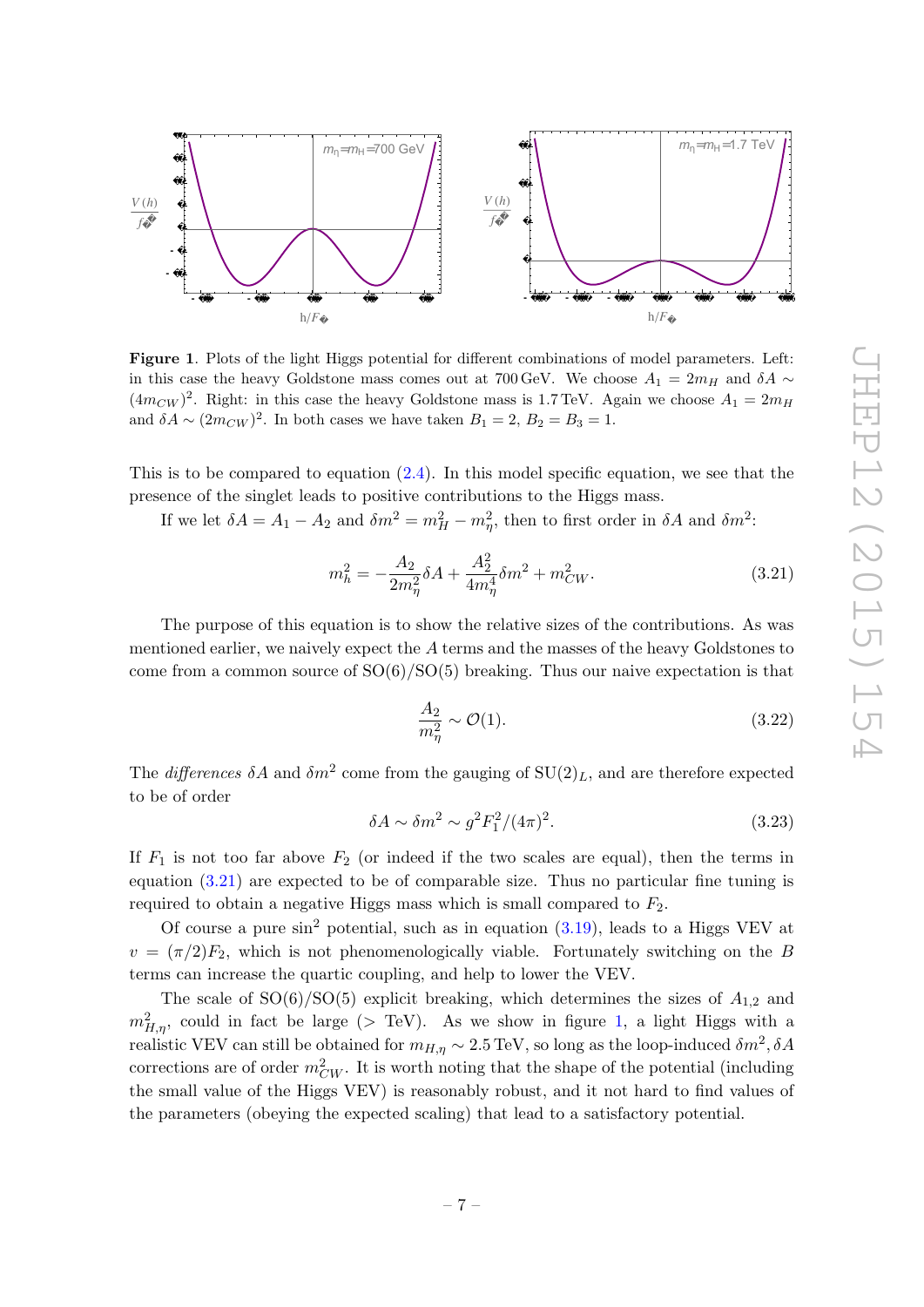#### 4 Gauge couplings

As shown in the appendix, the effective Lagrangian for the gauge fields is

$$
\mathcal{L}_{\text{gauge}} = \frac{1}{2} (P_T)^{\mu\nu} \left[ \Pi_0(p^2) + \frac{1}{4} F_1^2 \Pi_1^1(p^2) \frac{H^\dagger H}{\tilde{H}^2} \sin^2(\tilde{H}/F_1) + \frac{1}{4} F_2^2 \Pi_1^2(p^2) \sin^2(\tilde{h}/F_2) \right] W^a_\mu W^a_\nu. \tag{4.1}
$$

At low energies we expect  $\Pi_0(0) = 0$  and  $\Pi_1^{1,2}$  $1^{1,2}(0) = 1$  [[8\]](#page-15-6). To leading order in  $1/F_2$ , we can get an approximate expression for H by expanding our formal solution up to first order in  $h:$ <sup>[4](#page-8-2)</sup>

$$
H = \left(-\frac{A_1}{2m_H^2} + \frac{A_2 B_3 F_2^2}{2(m_\eta^2 + B_2 F_2^2) m_H^2}\right) h \equiv -\varepsilon h. \tag{4.2}
$$

Substituting this back in the gauge Lagrangian, we can estimate the effect that integrating out H has on the couplings of the light Higgs to the  $SU(2)$  gauge bosons. Expanding around the Higgs VEV:

<span id="page-9-0"></span>
$$
\mathcal{L}_{\text{gauge}} = \frac{1}{2} (P_T)^{\mu\nu} \left[ \frac{1}{4} \left( F_2^2 \sin^2 \frac{\langle h \rangle}{F_2} + F_1^2 \sin^2 \frac{\varepsilon \langle h \rangle}{F_1} \right) + \frac{1}{4} \left( 2F_2 \cos \frac{\langle h \rangle}{F_2} \sin \frac{\langle h \rangle}{F_2} + 2\varepsilon F_1 \cos \frac{\varepsilon \langle h \rangle}{F_1} \sin \frac{\varepsilon \langle h \rangle}{F_1} \right) h + \frac{1}{4} \left( \left( 1 - 2 \sin^2 \frac{\langle h \rangle}{F_2} \right) + \varepsilon^2 \left( 1 - 2 \sin^2 \frac{\varepsilon \langle h \rangle}{F_1} \right) \right) h^2 + \dots \right] W_\mu^a W_\nu^a.
$$
\n(4.3)

Of course, making the replacement [\(4.2\)](#page-8-3) leads to a correction  $\varepsilon^2(\partial_\mu h^{\dagger})(\partial^\mu h)$  to the kinetic term. Thus we must redefine  $h \to h/\sqrt{1+\epsilon^2}$  in order that the physical Higgs field is canonically normalised.

In the 'Composite Higgs' limit  $\varepsilon \to 0$ , we recover the well-known modifications of the gauge-Higgs couplings:

<span id="page-9-2"></span>
$$
g_{WWh} = g_{WWh}^{\text{SM}} \sqrt{1 - \xi} \approx g_{WWh}^{\text{SM}} \left( 1 - \frac{\xi}{2} \right) , \quad g_{WWhh} = g_{WWhh}^{\text{SM}} (1 - 2\xi), \tag{4.4}
$$

where now  $\xi = \sin^2(h/F_2)$ , since this is the value of the VEV that we infer from measurement of the  $W$  and  $Z$  mass, which is slightly different to the true value of the Higgs VEV  $\langle h \rangle$ . The correction terms from integrating out H change these relations. For small values of  $\xi$  and  $\varepsilon$  the relations are

$$
g_{WWh} = g_{WWh}^{\text{SM}} \left( 1 - \frac{\xi}{2} (1 - \varepsilon^2) \right) , \quad g_{WWhh} = g_{WWhh}^{\text{SM}} \left( 1 - 2\xi (1 - \varepsilon^2) \right). \tag{4.5}
$$

Thus we see that the corrections to the SM gauge couplings are generally smaller than in ordinary Composite Higgs models, depending on the value of  $\varepsilon$ . This can be seen in figure [2](#page-9-0) where we plot the value of  $\kappa_V \equiv g_{WWh}/g_{WWh}^{\text{SM}}$  against  $\xi$  for different values of  $\varepsilon$ .

#### <span id="page-9-1"></span>5 Quark masses and top partners

An important question to ask is whether this mechanism can tell us anything about the generation of quark masses. Assuming that quark masses are generated in the usual way, via

<sup>&</sup>lt;sup>4</sup>We use the equations of motion for H to first write  $H = H(\eta, h)$ , then the equations of motion for  $\eta$  to write  $H = H(\eta(h), h)$ .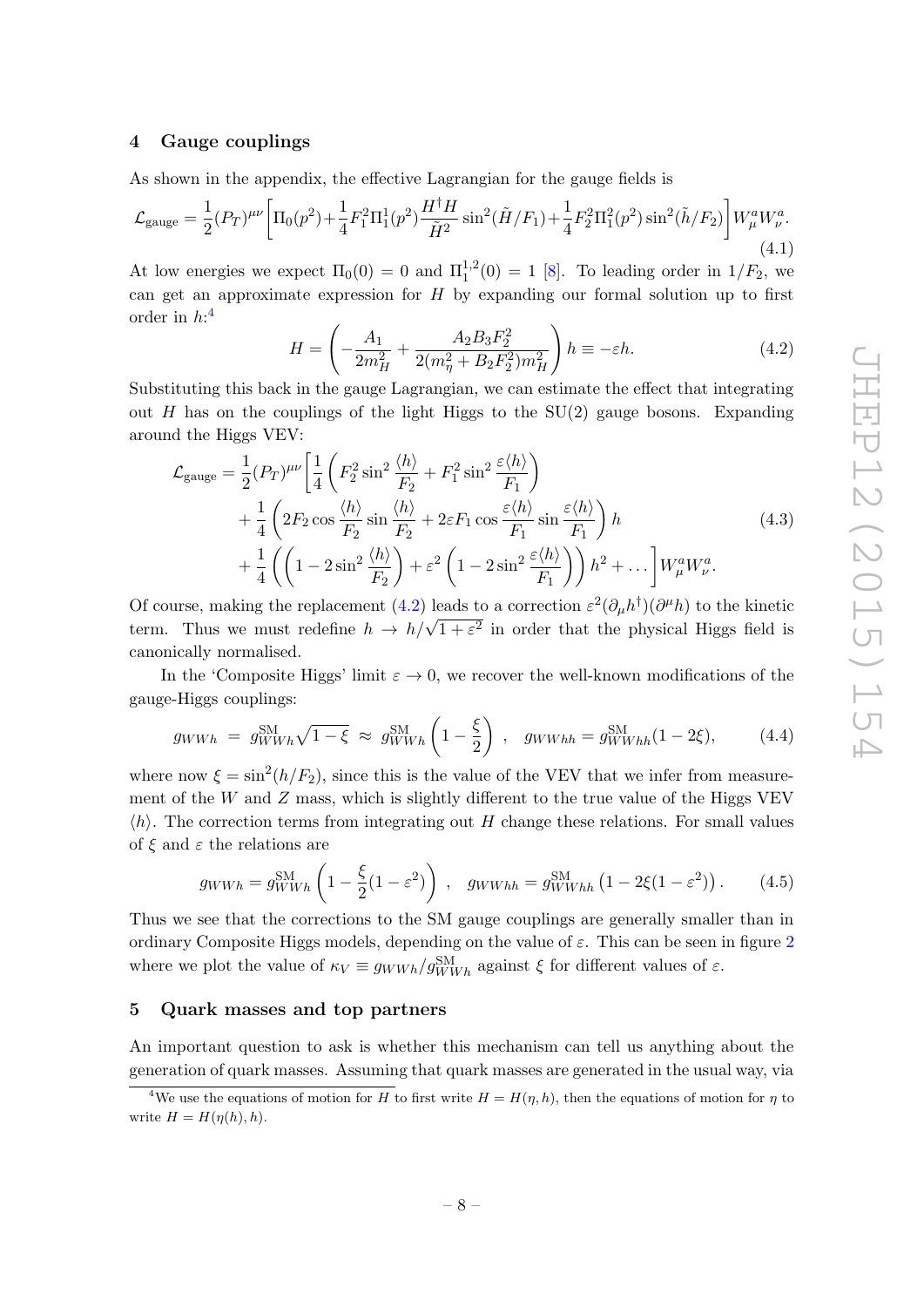<span id="page-10-1"></span><span id="page-10-0"></span>

**Figure 2**.  $\kappa_V$  plotted against  $\xi$  for different values of  $\varepsilon$ . The red band corresponds to a measurement with  $10\%$  accuracy.

linear couplings to composite fermionic operators (partial compositeness), can our model modify the bounds on top partner masses?

An attractive consequence of our model is that we manage to induce electroweak symmetry breaking without considering any fermionic contributions to the Higgs potential. Usually fermionic contributions are required to generate a negative mass-squared for the Higgs, but we achieve this via diagonalisation of a mass-mixing matrix. However it is important to address the issue of quark masses within this context.

Let us first review how Yukawa couplings are generated in conventional CH models. One can introduce the fermionic operators,  $T, \tilde{T}$ , and allow them to have linear couplings to the elementary top quarks, and well as their own mass terms [ [4\]](#page-15-3):

$$
\Delta \mathcal{L} = -(y_L F \overline{t}_L T_R + y_R F \overline{t}_R \tilde{T}_L) - m_T^* \overline{T} T - m_{\tilde{T}}^* \overline{\tilde{T}} \tilde{T}.
$$
\n(5.1)

One then assumes that the strong dynamics generates a Yukawa-like coupling between the composite operators

$$
\mathcal{L}_{\text{yukawa}} = Yh\overline{T}\tilde{T} + \text{h.c.} \tag{5.2}
$$

The top Yukawa is then interpolated via the following diagram:

<span id="page-10-2"></span>

– 9 –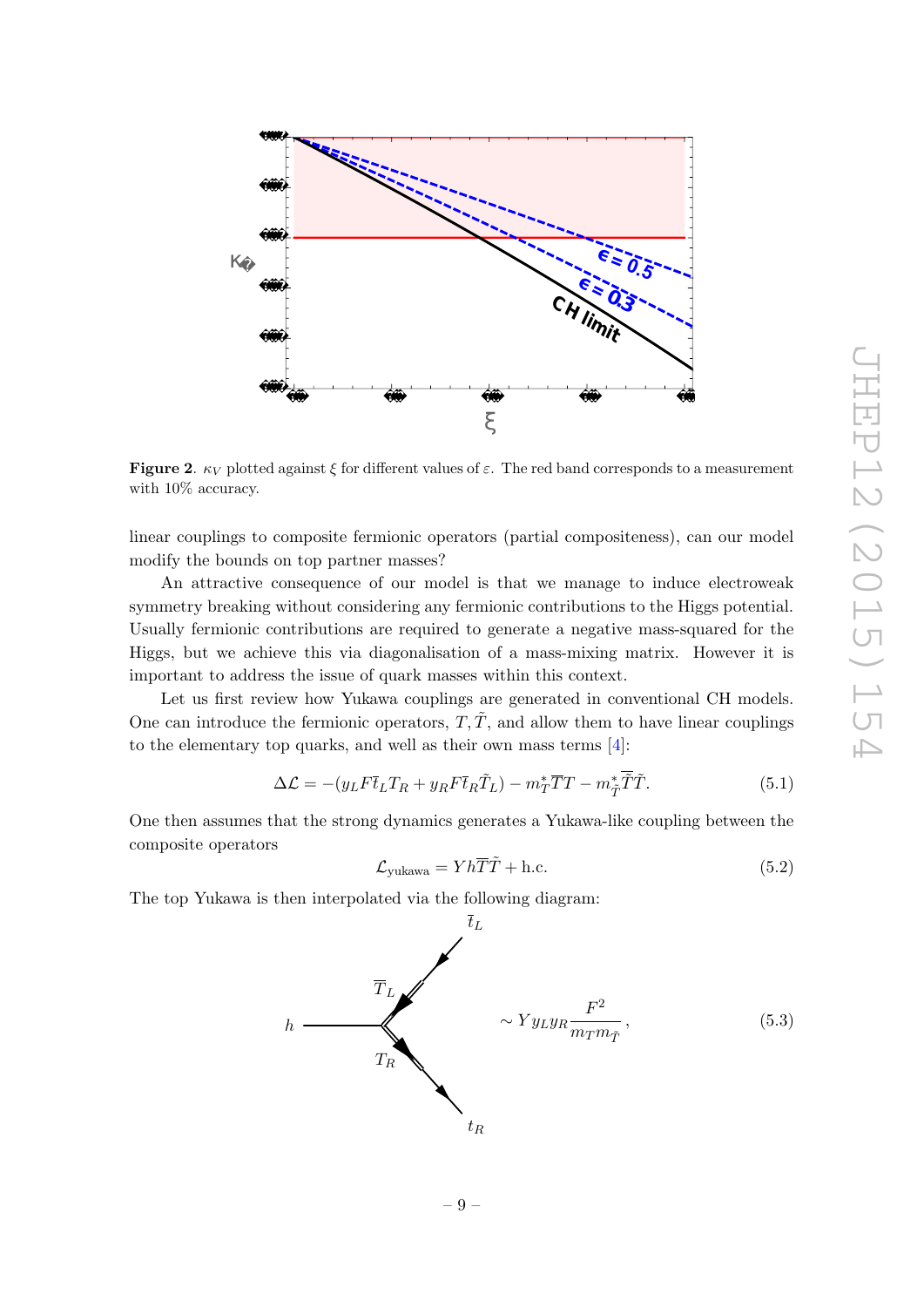where  $m_T, m_{\tilde{T}}$  are the physical masses of the top partners. It can been shown that the composite Yukawa Y is not in fact independent and is related to other dimensionful parameters [\[4\]](#page-15-3):

$$
Y \sim m_{T,\tilde{T}}^* / F. \tag{5.4}
$$

Thus the heavier the top partners, the larger must be  $y_{L,R}$  in order to keep the top Yukawa  $\mathcal{O}(1)$ .

However the couplings  $y_L, y_R$  are also related to the mass of the Higgs. In conventional CH models the greatest contribution to the Higgs potential is the CW contribution from the top quark, so we can relate the Higgs mass directly to  $y_{L,R}$ :

$$
m_H^2 \simeq \frac{N_c y^4}{2\pi^2} v^2.
$$
\n(5.5)

where  $N_c$  is the number of colours of the strongly interacting theory, and where  $y$  stands for either  $y_L$  or  $y_R$ . The reason the mass is proportional to  $y^4$  and not  $y^2$  is that in order to achieve a realistic VEV with  $\xi < 1$  one is required to tune the contribution from the top quark such that the leading order term  $(\sim y_{L,R}^2 F^2)$  is of the same order as the next-to-leading order term  $(\sim y_{L,R}^4 F^2)$ .

Combining [\(5.3\)](#page-9-1), [\(5.4\)](#page-10-0) and [\(5.5\)](#page-10-1), one arrives at a relation between the Higgs mass and the mass of the lightest top partner:

<span id="page-11-1"></span>
$$
m_H \sim \frac{\sqrt{N_c}}{\pi} \frac{m_t m_T}{F},\tag{5.6}
$$

where  $m_t$  is the mass of the top quark.

Insisting that the top partners are heavy is therefore in conflict with the requirement that the Higgs is light compared to F. Models in which the top partners are much heavier than a TeV tend therefore to be highly tuned.

This tension can be eased in our model. Let us assume that the top partners are associated with the scale of the first symmetry breaking,  $F_1$ . Equation  $(5.1)$  now reads

$$
\Delta \mathcal{L} = -(y_L F_1 \overline{t}_L T_R + y_R F_1 \overline{t}_R \tilde{T}_L) - m_T^* \overline{T} T - m_{\tilde{T}}^* \tilde{T} \tilde{T}.
$$
\n(5.7)

We assume that there is a Yukawa-like coupling between the heavy Higgs and the top partners:

$$
\mathcal{L}_{\text{yukawa}} = Y_H H \overline{T} \tilde{T}, \tag{5.8}
$$

but that the corresponding Yukawa coupling between the light Higgs and the top partners is suppressed. Now the top Yukawa is interpolated by the following diagrams

<span id="page-11-0"></span>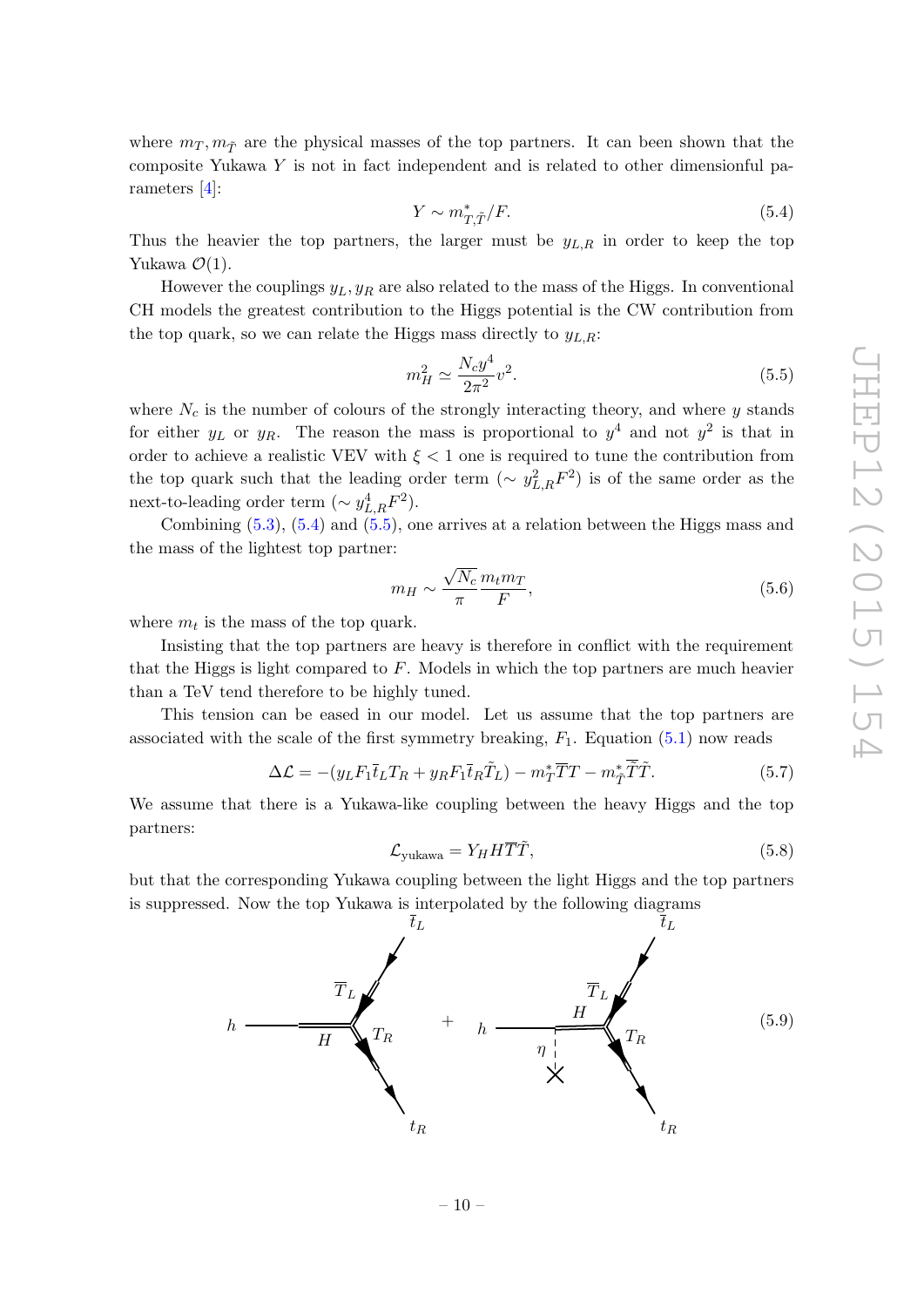<span id="page-12-0"></span>so that  $y_t$  is given by

$$
y_t \sim \left(\frac{A_1}{2m_H^2} - \frac{A_2 B_3 F_2^2}{2(m_\eta^2 + B_2 F_2^2) m_H^2}\right) Y_H y_L y_R \frac{F_1^2}{m_T m_{\tilde{T}}} = \varepsilon Y_H y_L y_R \frac{F_1^2}{m_T m_{\tilde{T}}},\tag{5.10}
$$

where  $\varepsilon$  is the same as in  $(4.2)$ , and quantifies the degree of mixing between the heavy and light Higgs doublets. Even if  $\varepsilon$  is small, we can arrange for an  $\mathcal{O}(1)$  top Yukawa provided the mixing terms  $y_{L,R}$  are large enough. We are free to do this since the top partner no longer couples directly to the light Higgs, and any corrections to  $m_h^2$  appear via its couplings to the heavy doublet.

We do not expect the heavy doublet to get a VEV, and we no longer need to fine tune the leading order and next-to-leading order CW contributions against each other. The CW contribution to the heavy Higgs mass is therefore given by

$$
\delta m_H^2 \sim \frac{N_c}{16\pi^2} y^2 F_1^2. \tag{5.11}
$$

We would like to keep the Coleman-Weinberg loop expansion under perturbative control:

$$
\frac{N_c}{16\pi^2}y^2 < 1,\tag{5.12}
$$

so we do not expect  $m_H$  to get corrections larger than  $F_1^2$ . Assuming  $y_t \simeq 1$  we can find a relation between  $\delta m_H^2$  and  $m_T$ :

$$
\delta m_H^2 \sim \frac{1}{\varepsilon} \frac{N_c}{16\pi^2} m_T F_1. \tag{5.13}
$$

This puts an approximate upper limit on the top partner mass<sup>[5](#page-11-0)</sup>

$$
m_T \le \varepsilon \frac{16\pi^2}{N_c} F_1. \tag{5.14}
$$

If the explicit masses of H and  $\eta$  are significantly higher than  $F_1^2$ , then the corrections received will not be so significant — although relation [\(5.13\)](#page-11-1) suggests that it is unnatural for the loop-corrected mass of  $H$  to be much lower than the mass of the top partner.

<span id="page-12-1"></span>As we have already mentioned, a hierarchy between the two doublet masses is not problematic. Our model permits the existence of heavier top partners than the usual CH scenarios, since (as shown in section [3](#page-4-0) and figure [1\)](#page-7-1) a light Higgs with a realistic VEV can still be realised with H and  $\eta$  at the TeV scale. However a more thorough investigation of the parameter space is perhaps warranted.

<span id="page-12-2"></span>Another pleasing feature of our setup is that we manage to avoid the particularly unnatural tuning mentioned earlier in this section — the need in CH models to tune the second order term of the fermionic CW potential to be comparable in size to the leading order term. In our model we can get a realistic Higgs mass together with a small value of  $\xi$  simply by tuning the A and B parameters against one another. As shown in section [3,](#page-4-0) the tuning required is reasonably mild.

<sup>&</sup>lt;sup>5</sup>Note that the  $\varepsilon \to 0$  limit is not physically relevant, since in this limit the heavy doublet decouples and the top Yukawa cannot be generated via diagrams of the form [\(5.9\)](#page-10-2).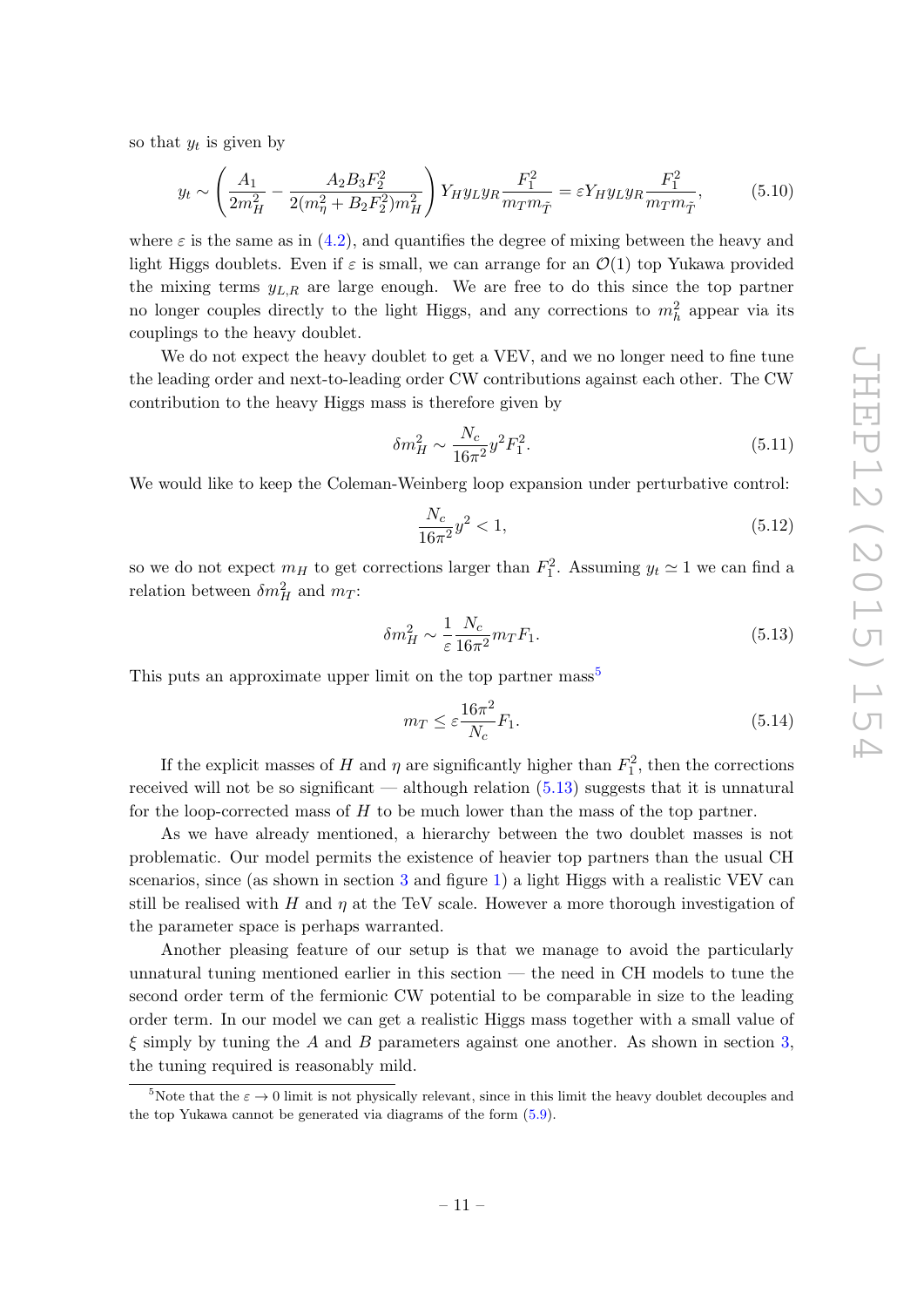#### 6 Discussion and conclusions

The two challenges facing Composite Higgs models are 1) generating a naturally light Higgs, and 2) breaking electroweak symmetry in a phenomenologically viable way. Conventional CH models attempt to address both of these issues by introducing a new scale  $f$ , the scale of some spontaneous symmetry breaking that gives rise to a pseudo-Goldstone Higgs boson. In order that the Higgs can fulfil its purpose and break electroweak symmetry, it needs to acquire a negative mass-squared. This is done by allowing loops of fermions to generate a potential for the Higgs radiatively.

As is now well known, this procedure inevitably leads to the presence of light top partners. Top partner searches at the LHC are now putting some of the strongest bounds on CH models. Evading the constraints these null-results are putting on CH models requires increasingly fine tuning, and thus 2) becomes in tension with  $1$ ) — we begin to lose some of the naturalness of the light Higgs.

<span id="page-13-0"></span>We address these tensions by introducing a new scale. The new scale provides us with an entirely new mechanism by which the Higgs can acquire a negative mass-squared, and significantly more freedom with which to address 2). In particular, the masses of the top partners need no longer be tied to the mass of the Higgs.

In this paper, we have presented a detailed model, with the symmetry breaking structure  $SO(6 \rightarrow 5 \rightarrow 4)$ . We have found that with minimal tuning this setup can lead to a satisfactory Higgs potential with small values of ξ. We have also found that the corrections to the Standard Model gauge couplings are generally milder than in conventional CH models. Interestingly, this can help relax the bounds that the model faces from precise measurement of the gauge-Higgs couplings. For the same values of  $\xi,$  our model can account for gauge couplings much closer to the SM values than the corresponding conventional CH prediction.

In addition to this, the model has a rich phenomenology, with an extended Higgs sector containing another doublet and a singlet, see e.g. [\[58](#page-18-1) [–60\]](#page-18-2) for the type of phenomenological analyses one can perform. Finally, the flavour structure of the model in particular deserves more detailed study, since it is clear that it can be quite distinct from the conventional CH scenarios [\[61](#page-18-3) [–65\]](#page-18-4).

#### A The gauge Lagrangian

#### A.1 Generators of SO(6)

The basis for the  $SO(6)$  generators that we use in this paper are as follows:

•  $SU(2)<sub>L</sub>$ 

$$
T_{ij}^{a_L} = -\frac{i}{2} \left[ \frac{1}{2} \epsilon^{abc} (\delta_i^b \delta_j^c - \delta_j^b \delta_i^c) + (\delta_i^a \delta_j^4 - \delta_j^a \delta_i^4) \right], \ \ a_L = 1, 2, 3,
$$
 (A.1)

 $\bullet$  SU(2)<sub>R</sub>

$$
T_{ij}^{a_R} = -\frac{i}{2} \left[ \frac{1}{2} \epsilon^{abc} (\delta_i^b \delta_j^c - \delta_j^b \delta_i^c) - (\delta_i^a \delta_j^4 - \delta_j^a \delta_i^4) \right], \quad a_R = 1, 2, 3,
$$
 (A.2)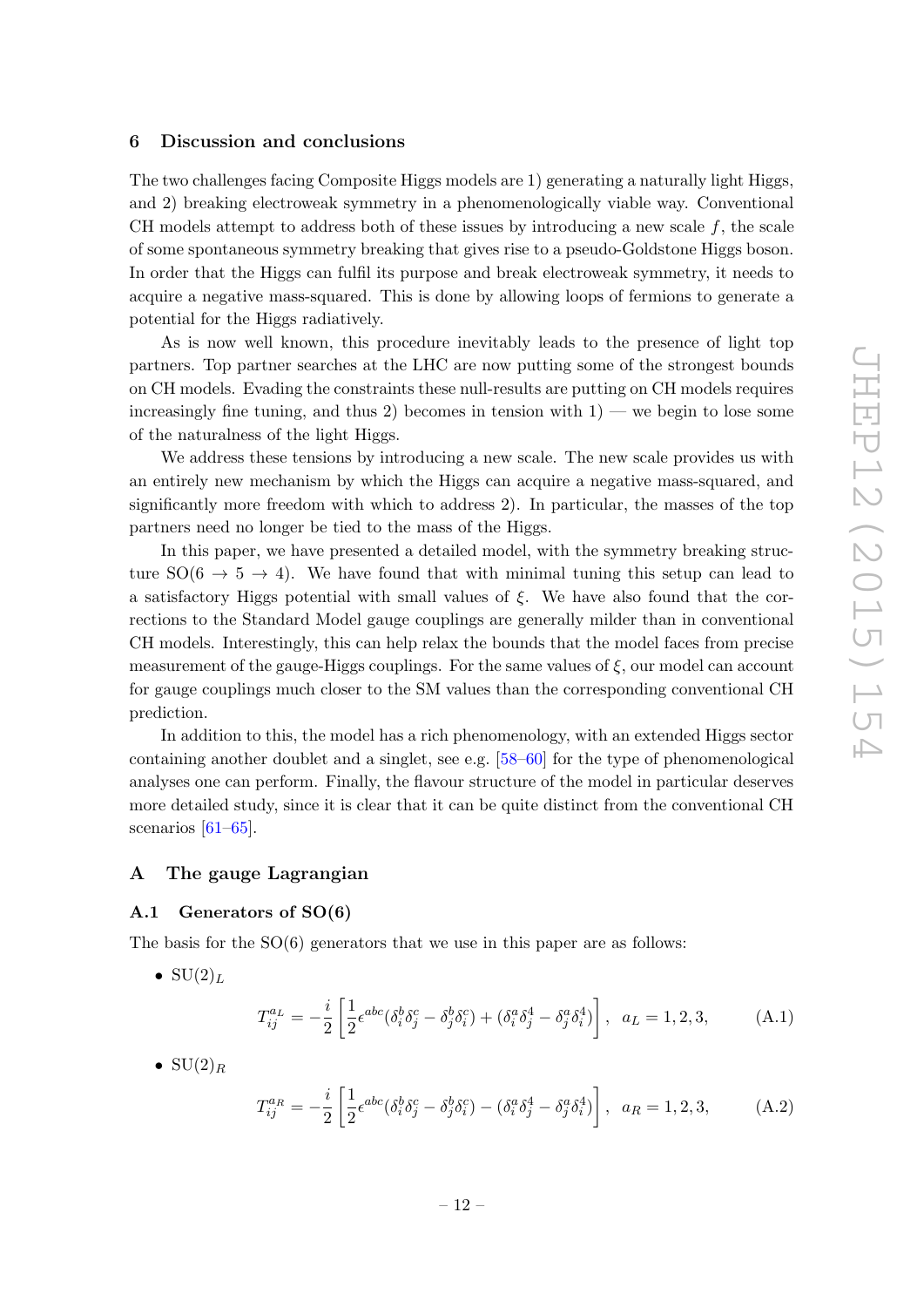<span id="page-14-0"></span>•  $SO(5)/SO(4)$ 

$$
\tilde{X}^{a} = -\frac{i}{\sqrt{2}} (\delta_{i}^{a} \delta_{j}^{5} - \delta_{j}^{a} \delta_{i}^{5}), \ \ a = 1, ..., 4,
$$
\n(A.3)

•  $SO(6)/SO(5)$ 

$$
X^{a} = -\frac{i}{\sqrt{2}} (\delta_{i}^{a} \delta_{j}^{6} - \delta_{j}^{a} \delta_{i}^{6}), \ \ a = 1, \dots, 5.
$$
 (A.4)

Together these 15 generators comprise a complete basis.

#### A.2 Gauge effective Lagrangian

There are two effective Lagrangians of interest: those characterising the interactions of both the  $\mathcal{G}/\mathcal{H}_1$  and the  $\mathcal{H}_1/\mathcal{H}_2$  Goldstones with the  $SU(2)_L$  gauge bosons. In the first case, we want to write down a Lagrangian consistent with the SO(6) symmetry, in the second case, the SO(5) symmetry. One can do this by first assuming that the entire global symmetry is gauged. Then, for instance, the term in the effective Lagrangian for  $H$  is

$$
\frac{1}{2}(P_T)^{\mu\nu}\Pi_1^1(p^2)\Sigma_1 A_\mu A_\nu \Sigma_1,
$$
\n(A.5)

where  $A_{\mu} = A_{\mu}^{a} T^{a}$ , for all 15 generators  $T^{a}$  of SO(6), and  $\Pi_1^1(p^2)$  is a scale-dependent form factor. This term is  $SO(6)$  invariant. The explicit breaking comes from the fact that we only gauge the  $SU(2)_L$  subgroup, so we set all gauge fields other than those associated with the  $SU(2)_L$  generators to zero. It is not hard to show that the above expression then becomes

$$
\frac{1}{2}(P_T)^{\mu\nu}\frac{1}{4}F_1^2\Pi_1^1(p^2)\frac{H^{\dagger}H}{\tilde{H}^2}\sin^2(\tilde{H}/F_1)W^a_{\mu}W^a_{\nu},\tag{A.6}
$$

with  $\tilde{H} = \sqrt{H^{\dagger}H + \eta^2}$ . Working through the same procedure for the  $\mathcal{H}_1/\mathcal{H}_2$  Goldstones gives the effective Lagrangian

$$
\frac{1}{2}(P_T)^{\mu\nu}\frac{1}{4}F_2^2\Pi_1^2(p^2)\sin^2(\tilde{h}/F_2)W_\mu^aW_\nu^a,
$$
\n(A.7)

with  $\tilde{h} = \sqrt{h^{\dagger}h}$ . In both cases we can write down another term including only the gauge fields:

$$
\frac{1}{2}(P_T)^{\mu\nu}\Pi_0(p^2)\operatorname{Tr}(A_\mu A_\nu) = \frac{1}{2}(P_T)^{\mu\nu}\Pi_0(p^2)W_\mu^aW_\nu^a
$$
\n(A.8)

We could write down terms with higher powers of the fields, but it is only this these terms which are relevant for the calculation of the 1-loop Coleman-Weinberg potential.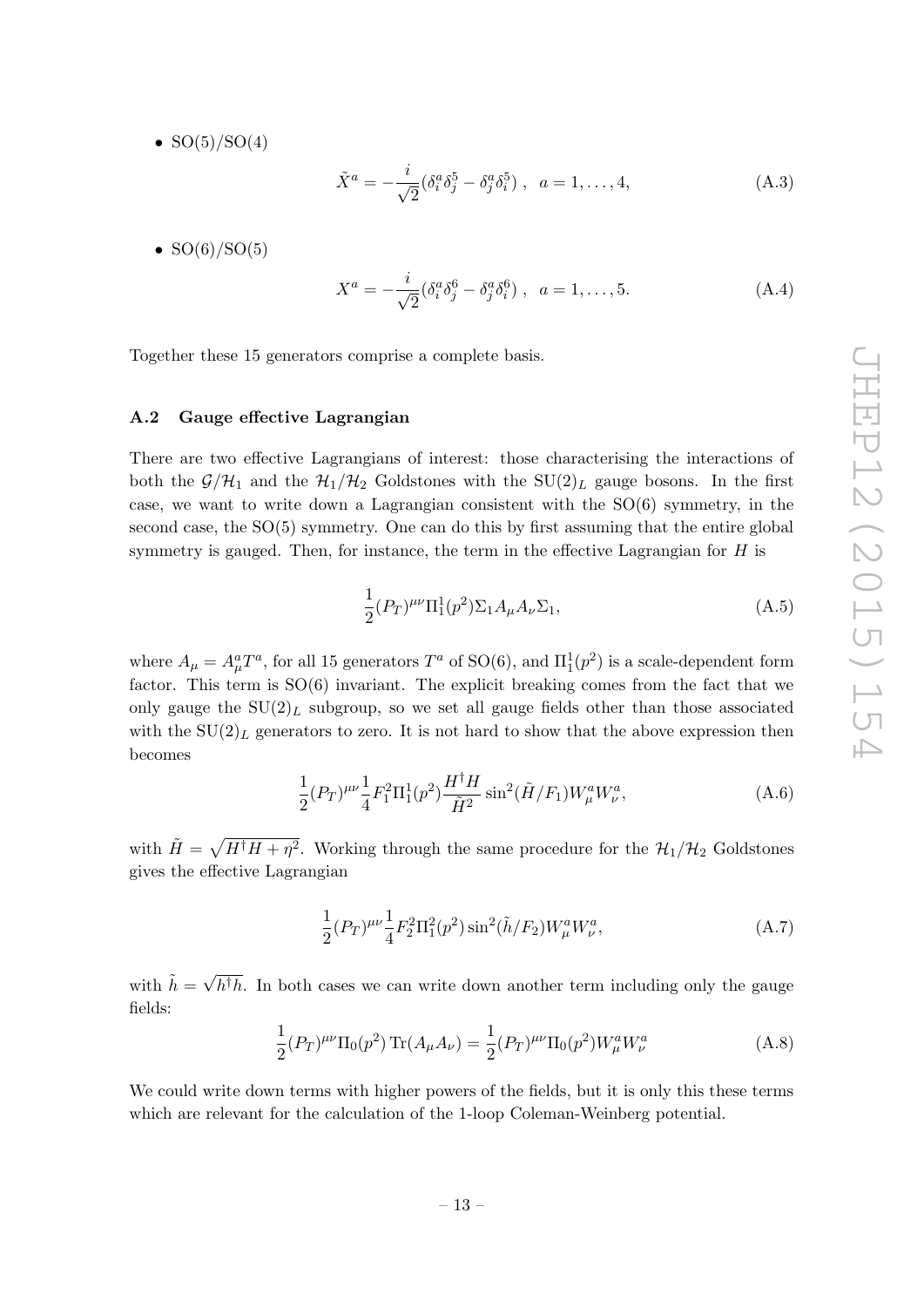#### A.3 Coleman-Weinberg potential

The Coleman-Weinberg potential arises via the resummation of all 1-loop diagrams in which a gauge boson propagates around the loop. For instance, for the light doublet:

<span id="page-15-1"></span><span id="page-15-0"></span>

<span id="page-15-4"></span><span id="page-15-3"></span><span id="page-15-2"></span>This series of diagrams leads to the potential

$$
V(h) = \frac{9}{2} \int \frac{d^4 p_E}{(2\pi)^4} \log \left[ 1 + \frac{1}{4} \frac{\Pi_1^2(p_E^2)}{\Pi_0(p_E^2)} F_2^2 \sin^2(\tilde{h}/F_2) \right],
$$
 (A.10)

<span id="page-15-5"></span>where  $p_E^2 = -p^2$  is the Euclidean momentum. We expect  $\Pi_1^2(p_E^2)$  to go to zero at high energies. We make the usual assumption that it does so fast enough that the integral converges, and that to a good approximation the log can be expanded at first order:

$$
V(h) = m_2^2 F_2^2 \sin^2(\tilde{h}/F_2), \tag{A.11}
$$

<span id="page-15-7"></span><span id="page-15-6"></span>where

$$
m_2^2 = \frac{9}{8} \int \frac{d^4 p_E}{(2\pi)^4} \frac{\Pi_1^2(p_E^2)}{\Pi_0(p_E^2)}.
$$
 (A.12)

<span id="page-15-8"></span>We have written the coefficient in such a way that  $m_2^2$  is the mass that the light doublet acquires from the gauge CW potential.

By an entirely analogous procedure, the CW potential for the  $\mathcal{G}/\mathcal{H}_1$  Goldstones is given by

$$
V(H,\eta) = \frac{9}{2} \int \frac{d^4 p_E}{(2\pi)^4} \log \left[ 1 + \frac{1}{4} \frac{\Pi_1^1(p_E^2)}{\Pi_0(p_E^2)} \frac{H^\dagger H}{\tilde{H}^2} F_1^2 \sin^2(\tilde{H}/F_2) \right],\tag{A.13}
$$

$$
\approx m_1^2 F_1^2 \frac{H^{\dagger} H}{\tilde{H}^2} \sin^2(\tilde{H}/F_1). \tag{A.14}
$$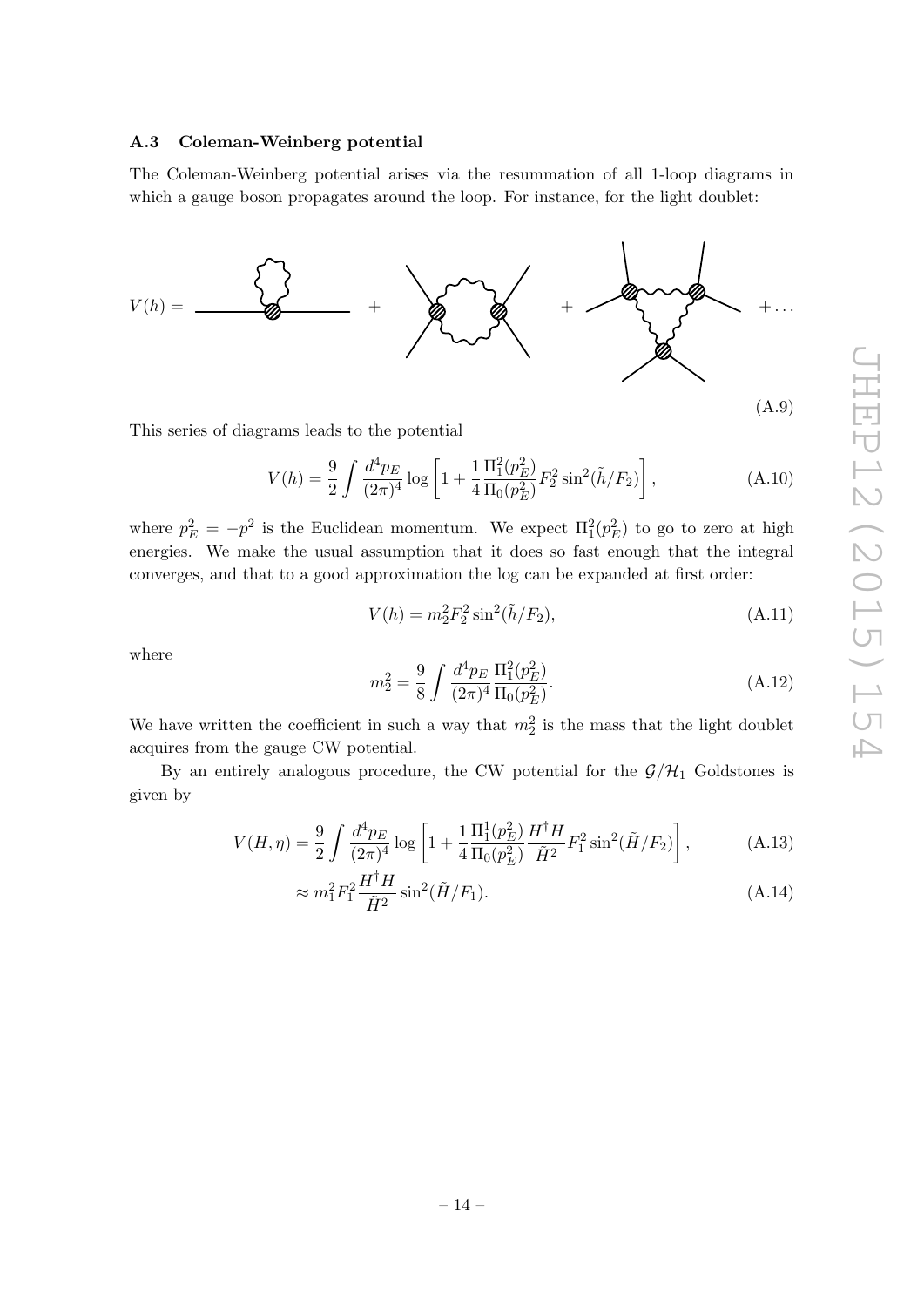Open Access. This article is distributed under the terms of the Creative Commons Attribution License [\(CC-BY 4.0\)](http://creativecommons.org/licenses/by/4.0/), which permits any use, distribution and reproduction in any medium, provided the original author(s) and source are credited.

#### <span id="page-16-0"></span>References

- <span id="page-16-1"></span>[1] R. Contino, T. Kramer, M. Son and R. Sundrum, Warped/composite phenomenology  $simplified, JHEP$  05 [\(2007\) 074](http://dx.doi.org/10.1088/1126-6708/2007/05/074) [[hep-ph/0612180](http://arxiv.org/abs/hep-ph/0612180)] [IN[SPIRE](http://inspirehep.net/search?p=find+EPRINT+hep-ph/0612180)].
- [2] Y. Grossman and M. Neubert, Neutrino masses and mixings in nonfactorizable geometry , [Phys. Lett.](http://dx.doi.org/10.1016/S0370-2693(00)00054-X) **B 474** (2000) 361 [[hep-ph/9912408](http://arxiv.org/abs/hep-ph/9912408)] [IN[SPIRE](http://inspirehep.net/search?p=find+EPRINT+hep-ph/9912408)].
- [3] T. Gherghetta and A. Pomarol, *Bulk fields and supersymmetry in a slice of AdS*, *[Nucl. Phys.](http://dx.doi.org/10.1016/S0550-3213(00)00392-8)* B 586 [\(2000\) 141](http://dx.doi.org/10.1016/S0550-3213(00)00392-8) [[hep-ph/0003129](http://arxiv.org/abs/hep-ph/0003129)] [IN[SPIRE](http://inspirehep.net/search?p=find+EPRINT+hep-ph/0003129)].
- [4] O. Matsedonskyi, G. Panico and A. Wulzer, *Light Top Partners for a Light Composite Higgs*, JHEP 01 [\(2013\) 164](http://dx.doi.org/10.1007/JHEP01(2013)164) [[arXiv:1204.6333](http://arxiv.org/abs/1204.6333)] [IN[SPIRE](http://inspirehep.net/search?p=find+EPRINT+arXiv:1204.6333)].
- [5] G. 't Hooft, A Planar Diagram Theory for Strong Interactions, [Nucl. Phys.](http://dx.doi.org/10.1016/0550-3213(74)90154-0) **B 72** (1974) 461 [IN[SPIRE](http://inspirehep.net/search?p=find+J+"Nucl.Phys.,B72,461")].
- [6] E. Witten, *Baryons in the*  $1/n$  *Expansion*, *[Nucl. Phys.](http://dx.doi.org/10.1016/0550-3213(79)90232-3)* **B 160** (1979) 57 [IN[SPIRE](http://inspirehep.net/search?p=find+J+"Nucl.Phys.,B160,57")].
- [7] E.E. Jenkins, Large-N<sub>c</sub> baryons, [Ann. Rev. Nucl. Part. Sci.](http://dx.doi.org/10.1146/annurev.nucl.48.1.81) 48 (1998) 81 [[hep-ph/9803349](http://arxiv.org/abs/hep-ph/9803349)] [IN[SPIRE](http://inspirehep.net/search?p=find+EPRINT+hep-ph/9803349)].
- [8] R. Contino, The Higgs as a Composite Nambu-Goldstone Boson , [arXiv:1005.4269](http://arxiv.org/abs/1005.4269) [IN[SPIRE](http://inspirehep.net/search?p=find+EPRINT+arXiv:1005.4269)].
- [9] G. Panico, M. Redi, A. Tesi and A. Wulzer, On the Tuning and the Mass of the Composite Higgs, JHEP 03 [\(2013\) 051](http://dx.doi.org/10.1007/JHEP03(2013)051) [[arXiv:1210.7114](http://arxiv.org/abs/1210.7114)] [IN[SPIRE](http://inspirehep.net/search?p=find+EPRINT+arXiv:1210.7114)].
- [10] K. Agashe and R. Contino, The Minimal composite Higgs model and electroweak precision tests, [Nucl. Phys.](http://dx.doi.org/10.1016/j.nuclphysb.2006.02.011) **B 742** (2006) 59 [[hep-ph/0510164](http://arxiv.org/abs/hep-ph/0510164)] [IN[SPIRE](http://inspirehep.net/search?p=find+EPRINT+hep-ph/0510164)].
- [11] G. Panico and A. Wulzer, The Composite Nambu-Goldstone Higgs, [Lect. Notes Phys.](http://dx.doi.org/10.1007/978-3-319-22617-0) 913 [\(2016\) pp.–](http://dx.doi.org/10.1007/978-3-319-22617-0) [[arXiv:1506.01961](http://arxiv.org/abs/1506.01961)] [IN[SPIRE](http://inspirehep.net/search?p=find+EPRINT+arXiv:1506.01961)].
- [12] G. von Gersdorff, E. Pontón and R. Rosenfeld, *The Dynamical Composite Higgs, [JHEP](http://dx.doi.org/10.1007/JHEP06(2015)119)* 06 [\(2015\) 119](http://dx.doi.org/10.1007/JHEP06(2015)119) [[arXiv:1502.07340](http://arxiv.org/abs/1502.07340)] [IN[SPIRE](http://inspirehep.net/search?p=find+J+"JHEP,1506,119")].
- [13] M. Low, A. Tesi and L.-T. Wang, Twin Higgs mechanism and a composite Higgs boson, *Phys. Rev.* **D 91** [\(2015\) 095012](http://dx.doi.org/10.1103/PhysRevD.91.095012)  $[$ [arXiv:1501.07890](http://arxiv.org/abs/1501.07890)]  $[$ IN[SPIRE](http://inspirehep.net/search?p=find+J+"Phys.Rev.,D91,095012")].
- <span id="page-16-2"></span>[14] R. Barbieri, D. Greco, R. Rattazzi and A. Wulzer, *The Composite Twin Higgs scenario*, JHEP 08 [\(2015\) 161](http://dx.doi.org/10.1007/JHEP08(2015)161) [[arXiv:1501.07803](http://arxiv.org/abs/1501.07803)] [IN[SPIRE](http://inspirehep.net/search?p=find+EPRINT+arXiv:1501.07803)].
- <span id="page-16-3"></span>[15] H.-C. Cheng, B.A. Dobrescu and J. Gu, Higgs mass from compositeness at a multi-TeV scale , JHEP 08 [\(2014\) 095](http://dx.doi.org/10.1007/JHEP08(2014)095) [[arXiv:1311.5928](http://arxiv.org/abs/1311.5928)] [IN[SPIRE](http://inspirehep.net/search?p=find+EPRINT+arXiv:1311.5928)].
- [16] A. Carmona and F. Goertz, A naturally light Higgs without light Top Partners, [JHEP](http://dx.doi.org/10.1007/JHEP05(2015)002) 05 [\(2015\) 002](http://dx.doi.org/10.1007/JHEP05(2015)002) [[arXiv:1410.8555](http://arxiv.org/abs/1410.8555)] [IN[SPIRE](http://inspirehep.net/search?p=find+EPRINT+arXiv:1410.8555)].
- [17] J. Barnard, T. Gherghetta, T.S. Ray and A. Spray, *The Unnatural Composite Higgs, [JHEP](http://dx.doi.org/10.1007/JHEP01(2015)067)* 01 [\(2015\) 067](http://dx.doi.org/10.1007/JHEP01(2015)067) [[arXiv:1409.7391](http://arxiv.org/abs/1409.7391)] [IN[SPIRE](http://inspirehep.net/search?p=find+EPRINT+arXiv:1409.7391)].
- [18] H.-C. Cheng and J. Gu, Top seesaw with a custodial symmetry and the 126 GeV Higgs, JHEP 10 [\(2014\) 002](http://dx.doi.org/10.1007/JHEP10(2014)002) [[arXiv:1406.6689](http://arxiv.org/abs/1406.6689)] [IN[SPIRE](http://inspirehep.net/search?p=find+EPRINT+arXiv:1406.6689)].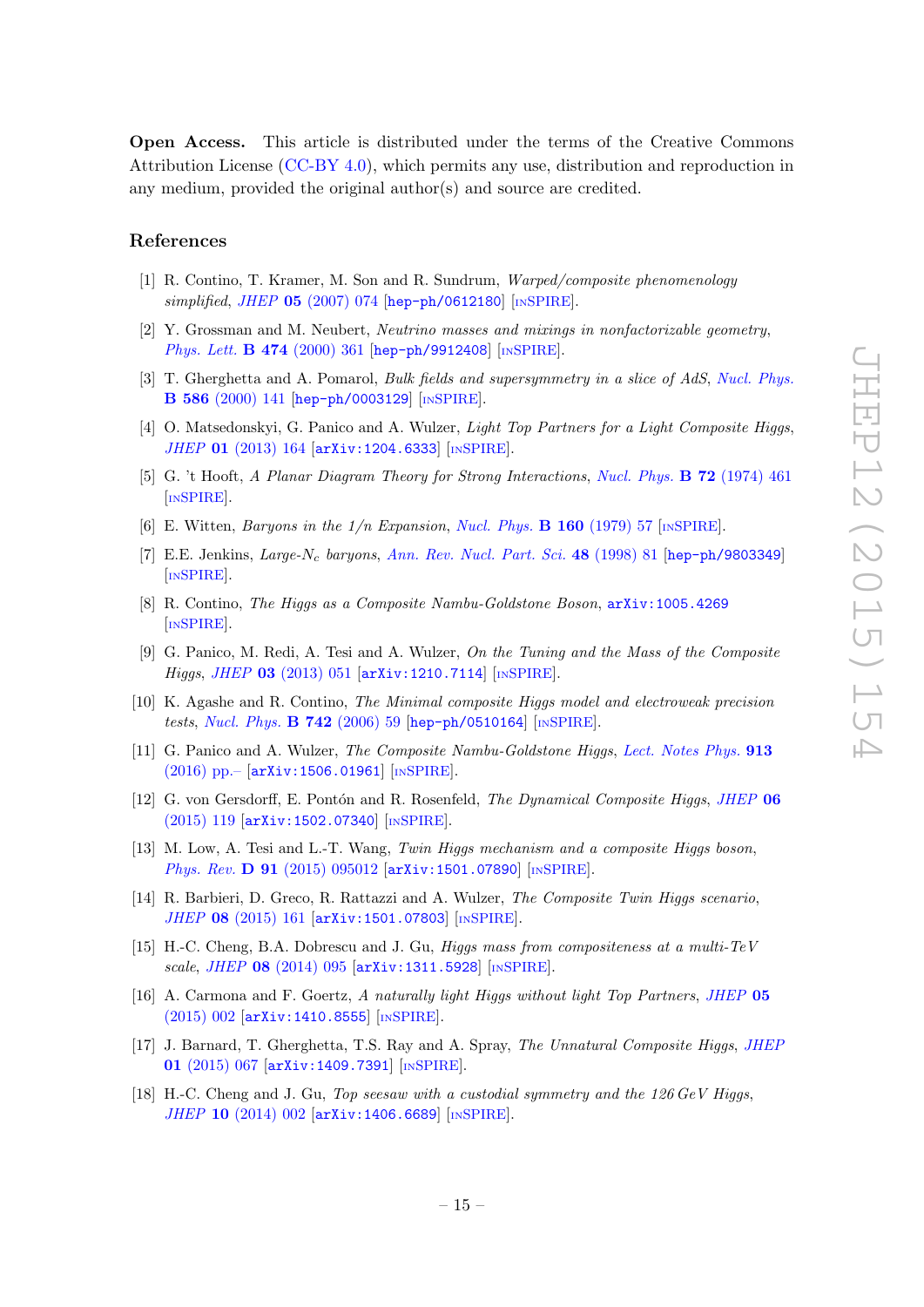- [19] G. Ferretti, UV Completions of Partial Compositeness: The Case for a SU(4) Gauge Group , JHEP 06 [\(2014\) 142](http://dx.doi.org/10.1007/JHEP06(2014)142) [[arXiv:1404.7137](http://arxiv.org/abs/1404.7137)] [IN[SPIRE](http://inspirehep.net/search?p=find+EPRINT+arXiv:1404.7137)].
- [20] S. De Curtis, M. Redi and E. Vigiani, Non Minimal Terms in Composite Higgs Models and  $\left| \text{in QCD, JHEP 06 (2014) 071 [arXiv:1403.3116] }\right|$  $\left| \text{in QCD, JHEP 06 (2014) 071 [arXiv:1403.3116] }\right|$  $\left| \text{in QCD, JHEP 06 (2014) 071 [arXiv:1403.3116] }\right|$  $\left| \text{in QCD, JHEP 06 (2014) 071 [arXiv:1403.3116] }\right|$  $\left| \text{in QCD, JHEP 06 (2014) 071 [arXiv:1403.3116] }\right|$  [IN[SPIRE](http://inspirehep.net/search?p=find+EPRINT+arXiv:1403.3116)].
- [21] D. Marzocca, M. Serone and J. Shu, *General Composite Higgs Models, JHEP* 08 [\(2012\) 013](http://dx.doi.org/10.1007/JHEP08(2012)013) [[arXiv:1205.0770](http://arxiv.org/abs/1205.0770)] [IN[SPIRE](http://inspirehep.net/search?p=find+EPRINT+arXiv:1205.0770)].
- [22] C. Niehoff, P. Stangl and D.M. Straub, Direct and indirect signals of natural composite Higgs models , [arXiv:1508.00569](http://arxiv.org/abs/1508.00569) [IN[SPIRE](http://inspirehep.net/search?p=find+EPRINT+arXiv:1508.00569)].
- [23] J. Barnard and M. White, Collider constraints on tuning in composite Higgs models, JHEF 10 [\(2015\) 072](http://dx.doi.org/10.1007/JHEP10(2015)072) [[arXiv:1507.02332](http://arxiv.org/abs/1507.02332)] [IN[SPIRE](http://inspirehep.net/search?p=find+EPRINT+arXiv:1507.02332)].
- [24] G. Cacciapaglia, H. Cai, A. Deandrea, T. Flacke, S.J. Lee and A. Parolini, Composite scalars at the LHC: the Higgs, the Sextet and the Octet, JHEP 11  $(2015)$  201  $[\text{arXiv}:1507.02283]$ [IN[SPIRE](http://inspirehep.net/search?p=find+EPRINT+arXiv:1507.02283)].
- [25] A. Carmona and M. Chala, *Composite Dark Sectors*, *JHEP* **06** [\(2015\) 105](http://dx.doi.org/10.1007/JHEP06(2015)105) [[arXiv:1504.00332](http://arxiv.org/abs/1504.00332)] [IN[SPIRE](http://inspirehep.net/search?p=find+J+"JHEP,1506,105")].
- [26] A. Thamm, R. Torre and A. Wulzer, Future tests of Higgs compositeness: direct vs indirect, JHEP 07 [\(2015\) 100](http://dx.doi.org/10.1007/JHEP07(2015)100) [[arXiv:1502.01701](http://arxiv.org/abs/1502.01701)] [IN[SPIRE](http://inspirehep.net/search?p=find+J+"JHEP,1507,100")].
- [27] S. Kanemura, K. Kaneta, N. Machida and T. Shindou, New resonance scale and fingerprint identification in minimal composite Higgs models, Phys. Rev.  $\bf{D}$  91 [\(2015\) 115016](http://dx.doi.org/10.1103/PhysRevD.91.115016) [[arXiv:1410.8413](http://arxiv.org/abs/1410.8413)] [IN[SPIRE](http://inspirehep.net/search?p=find+EPRINT+arXiv:1410.8413)].
- [28] N. Vignaroli, New W' signals at the LHC, Phys. Rev.  $\bf{D}$  89 [\(2014\) 095027](http://dx.doi.org/10.1103/PhysRevD.89.095027) [[arXiv:1404.5558](http://arxiv.org/abs/1404.5558)] [IN[SPIRE](http://inspirehep.net/search?p=find+EPRINT+arXiv:1404.5558)].
- [29] M. Redi, V. Sanz, M. de Vries and A. Weiler, Strong Signatures of Right-Handed Compositeness, JHEP 08 [\(2013\) 008](http://dx.doi.org/10.1007/JHEP08(2013)008) [[arXiv:1305.3818](http://arxiv.org/abs/1305.3818)] [IN[SPIRE](http://inspirehep.net/search?p=find+EPRINT+arXiv:1305.3818)].
- <span id="page-17-0"></span>[30] K. Agashe, A. Azatov, T. Han, Y. Li, Z.-G. Si and L. Zhu, *LHC Signals for Coset* Electroweak Gauge Bosons in Warped/Composite PGB Higgs Models, [Phys. Rev.](http://dx.doi.org/10.1103/PhysRevD.81.096002) D 81 [\(2010\) 096002](http://dx.doi.org/10.1103/PhysRevD.81.096002) [[arXiv:0911.0059](http://arxiv.org/abs/0911.0059)] [IN[SPIRE](http://inspirehep.net/search?p=find+EPRINT+arXiv:0911.0059)].
- <span id="page-17-1"></span>[31] A. Carmona, M. Chala and J. Santiago, New Higgs Production Mechanism in Composite Higgs Models, JHEP 07 [\(2012\) 049](http://dx.doi.org/10.1007/JHEP07(2012)049) [[arXiv:1205.2378](http://arxiv.org/abs/1205.2378)] [IN[SPIRE](http://inspirehep.net/search?p=find+EPRINT+arXiv:1205.2378)].
- <span id="page-17-5"></span>[32] M. Redi and A. Tesi, *Implications of a Light Higgs in Composite Models*, *JHEP* 10 [\(2012\)](http://dx.doi.org/10.1007/JHEP10(2012)166) [166](http://dx.doi.org/10.1007/JHEP10(2012)166) [[arXiv:1205.0232](http://arxiv.org/abs/1205.0232)] [IN[SPIRE](http://inspirehep.net/search?p=find+EPRINT+arXiv:1205.0232)].
- <span id="page-17-2"></span>[33] R. Contino, D. Marzocca, D. Pappadopulo and R. Rattazzi, On the effect of resonances in composite Higgs phenomenology, JHEP  $10$  [\(2011\) 081](http://dx.doi.org/10.1007/JHEP10(2011)081) [[arXiv:1109.1570](http://arxiv.org/abs/1109.1570)] [IN[SPIRE](http://inspirehep.net/search?p=find+EPRINT+arXiv:1109.1570)].
- <span id="page-17-3"></span>[34] M. Backovic, T. Flacke, J.H. Kim and S.J. Lee, Search Strategies for TeV Scale Fermionic Top Partners with Charge  $2/3$ ,  $arXiv:1507.06568$  [IN[SPIRE](http://inspirehep.net/search?p=find+EPRINT+arXiv:1507.06568)].
- <span id="page-17-4"></span>[35] A. Buckley et al., *Global fit of top quark effective theory to data, [Phys. Rev.](http://dx.doi.org/10.1103/PhysRevD.92.091501)* **D** 92 (2015) [091501](http://dx.doi.org/10.1103/PhysRevD.92.091501) [[arXiv:1506.08845](http://arxiv.org/abs/1506.08845)] [IN[SPIRE](http://inspirehep.net/search?p=find+EPRINT+arXiv:1506.08845)].
- <span id="page-17-6"></span>[36] J. Serra, *Beyond the Minimal Top Partner Decay, JHEP* 09 [\(2015\) 176](http://dx.doi.org/10.1007/JHEP09(2015)176) [[arXiv:1506.05110](http://arxiv.org/abs/1506.05110)] [IN[SPIRE](http://inspirehep.net/search?p=find+EPRINT+arXiv:1506.05110)].
- <span id="page-17-7"></span>[37] S. Dawson and E. Furlan, Yukawa Corrections to Higgs Production in Top Partner Models, Phys. Rev. D 89 [\(2014\) 015012](http://dx.doi.org/10.1103/PhysRevD.89.015012) [[arXiv:1310.7593](http://arxiv.org/abs/1310.7593)] [IN[SPIRE](http://inspirehep.net/search?p=find+EPRINT+arXiv:1310.7593)].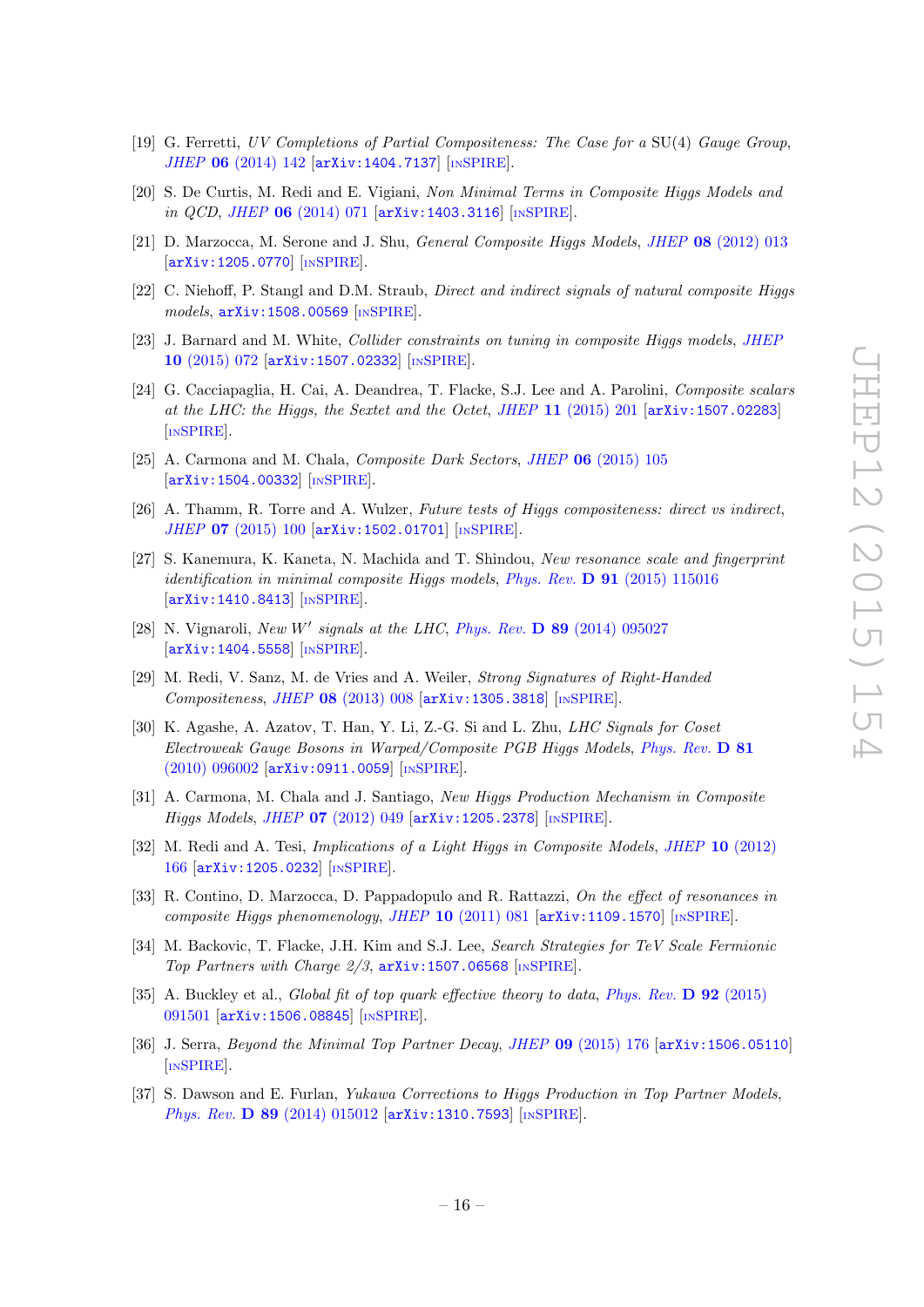- <span id="page-18-0"></span>[38] C. Grojean, O. Matsedonskyi and G. Panico, Light top partners and precision physics, JHEF 10 [\(2013\) 160](http://dx.doi.org/10.1007/JHEP10(2013)160) [[arXiv:1306.4655](http://arxiv.org/abs/1306.4655)] [IN[SPIRE](http://inspirehep.net/search?p=find+EPRINT+arXiv:1306.4655)].
- <span id="page-18-1"></span>[39] M. Backović, T. Flacke, J.H. Kim and S.J. Lee, Boosted Event Topologies from TeV Scale Light Quark Composite Partners, JHEP 04 [\(2015\) 082](http://dx.doi.org/10.1007/JHEP04(2015)082) [[arXiv:1410.8131](http://arxiv.org/abs/1410.8131)] [IN[SPIRE](http://inspirehep.net/search?p=find+EPRINT+arXiv:1410.8131)].
- <span id="page-18-2"></span>[40] E. Drueke, J. Nutter, R. Schwienhorst, N. Vignaroli, D.G.E. Walker and J.-H. Yu, Single Top Production as a Probe of Heavy Resonances , Phys. Rev. D 91 [\(2015\) 054020](http://dx.doi.org/10.1103/PhysRevD.91.054020) [[arXiv:1409.7607](http://arxiv.org/abs/1409.7607)] [IN[SPIRE](http://inspirehep.net/search?p=find+EPRINT+arXiv:1409.7607)].
- <span id="page-18-3"></span>[41] J. Reuter and M. Tonini, Top Partner Discovery in the  $T \to tZ$  channel at the LHC, [JHEP](http://dx.doi.org/10.1007/JHEP01(2015)088) 01 [\(2015\) 088](http://dx.doi.org/10.1007/JHEP01(2015)088) [[arXiv:1409.6962](http://arxiv.org/abs/1409.6962)] [IN[SPIRE](http://inspirehep.net/search?p=find+EPRINT+arXiv:1409.6962)].
- [42] O. Matsedonskyi, G. Panico and A. Wulzer, On the Interpretation of Top Partners Searches, JHEP 12 [\(2014\) 097](http://dx.doi.org/10.1007/JHEP12(2014)097) [[arXiv:1409.0100](http://arxiv.org/abs/1409.0100)] [IN[SPIRE](http://inspirehep.net/search?p=find+EPRINT+arXiv:1409.0100)].
- [43] B. Gripaios, T. Müller, M.A. Parker and D. Sutherland, Search Strategies for Top Partners in Composite Higgs models, JHEP 08 [\(2014\) 171](http://dx.doi.org/10.1007/JHEP08(2014)171) [[arXiv:1406.5957](http://arxiv.org/abs/1406.5957)] [IN[SPIRE](http://inspirehep.net/search?p=find+EPRINT+arXiv:1406.5957)].
- [44] C.-Y. Chen, S. Dawson and I.M. Lewis, Top Partners and Higgs Boson Production, [Phys.](http://dx.doi.org/10.1103/PhysRevD.90.035016) Rev. D 90 [\(2014\) 035016](http://dx.doi.org/10.1103/PhysRevD.90.035016) [[arXiv:1406.3349](http://arxiv.org/abs/1406.3349)] [IN[SPIRE](http://inspirehep.net/search?p=find+EPRINT+arXiv:1406.3349)].
- <span id="page-18-4"></span>[45] A. Azatov and J. Galloway, *Light Custodians and Higgs Physics in Composite Models*, *[Phys.](http://dx.doi.org/10.1103/PhysRevD.85.055013)* Rev. D 85 [\(2012\) 055013](http://dx.doi.org/10.1103/PhysRevD.85.055013) [[arXiv:1110.5646](http://arxiv.org/abs/1110.5646)] [IN[SPIRE](http://inspirehep.net/search?p=find+EPRINT+arXiv:1110.5646)].
- [46] O. Matsedonskyi, G. Panico and A. Wulzer, *Light Top Partners for a Light Composite Higgs*, JHEP 01 [\(2013\) 164](http://dx.doi.org/10.1007/JHEP01(2013)164) [[arXiv:1204.6333](http://arxiv.org/abs/1204.6333)] [IN[SPIRE](http://inspirehep.net/search?p=find+EPRINT+arXiv:1204.6333)].
- [47] A. Banfi, A. Martin and V. Sanz, *Probing top-partners in Higgs+jets*, *JHEP* 08 [\(2014\) 053](http://dx.doi.org/10.1007/JHEP08(2014)053) [[arXiv:1308.4771](http://arxiv.org/abs/1308.4771)] [IN[SPIRE](http://inspirehep.net/search?p=find+EPRINT+arXiv:1308.4771)].
- [48] J.A. Aguilar-Saavedra, *Identifying top partners at LHC*, *JHEP* 11 [\(2009\) 030](http://dx.doi.org/10.1088/1126-6708/2009/11/030) [[arXiv:0907.3155](http://arxiv.org/abs/0907.3155)] [IN[SPIRE](http://inspirehep.net/search?p=find+EPRINT+arXiv:0907.3155)].
- [49] J.A. Aguilar-Saavedra, R. Benbrik, S. Heinemeyer and M. Pérez-Victoria, Handbook of vectorlike quarks: Mixing and single production, Phys. Rev. **D 88** [\(2013\) 094010](http://dx.doi.org/10.1103/PhysRevD.88.094010)  $\begin{bmatrix} \texttt{arXiv:1306.0572} \end{bmatrix}$  $\begin{bmatrix} \texttt{arXiv:1306.0572} \end{bmatrix}$  $\begin{bmatrix} \texttt{arXiv:1306.0572} \end{bmatrix}$  [IN[SPIRE](http://inspirehep.net/search?p=find+EPRINT+arXiv:1306.0572)].
- [50] D.B. Kaplan and H. Georgi,  $SU(2) \times U(1)$  *Breaking by Vacuum Misalignment, [Phys. Lett.](http://dx.doi.org/10.1016/0370-2693(84)91177-8)* **B** 136 [\(1984\) 183](http://dx.doi.org/10.1016/0370-2693(84)91177-8) [IN[SPIRE](http://inspirehep.net/search?p=find+J+"Phys.Lett.,B136,183")].
- [51] H.D. Kim, Electroweak symmetry breaking from SUSY breaking with bosonic see-saw mechanism, *Phys. Rev.* **D 72** [\(2005\) 055015](http://dx.doi.org/10.1103/PhysRevD.72.055015) [[hep-ph/0501059](http://arxiv.org/abs/hep-ph/0501059)] [IN[SPIRE](http://inspirehep.net/search?p=find+EPRINT+hep-ph/0501059)].
- [52] K. Agashe, R. Contino and A. Pomarol, *The Minimal composite Higgs model*, *[Nucl. Phys.](http://dx.doi.org/10.1016/j.nuclphysb.2005.04.035)* **B** 719 [\(2005\) 165](http://dx.doi.org/10.1016/j.nuclphysb.2005.04.035) [[hep-ph/0412089](http://arxiv.org/abs/hep-ph/0412089)] [IN[SPIRE](http://inspirehep.net/search?p=find+EPRINT+hep-ph/0412089)].
- [53] R. Contino, L. Da Rold and A. Pomarol, *Light custodians in natural composite Higgs models*, Phys. Rev. **D 75** [\(2007\) 055014](http://dx.doi.org/10.1103/PhysRevD.75.055014) [[hep-ph/0612048](http://arxiv.org/abs/hep-ph/0612048)] [IN[SPIRE](http://inspirehep.net/search?p=find+EPRINT+hep-ph/0612048)].
- [54] B. Gripaios, A. Pomarol, F. Riva and J. Serra, *Beyond the Minimal Composite Higgs Model*, JHEP 04 [\(2009\) 070](http://dx.doi.org/10.1088/1126-6708/2009/04/070) [[arXiv:0902.1483](http://arxiv.org/abs/0902.1483)] [IN[SPIRE](http://inspirehep.net/search?p=find+EPRINT+arXiv:0902.1483)].
- [55] R. Contino, The Higgs as a Composite Nambu-Goldstone Boson, arXiv: 1005.4269 [IN[SPIRE](http://inspirehep.net/search?p=find+EPRINT+arXiv:1005.4269)].
- [56] S.R. Coleman and E.J. Weinberg, Radiative Corrections as the Origin of Spontaneous Symmetry Breaking, Phys. Rev. **D** 7 [\(1973\) 1888](http://dx.doi.org/10.1103/PhysRevD.7.1888) [IN[SPIRE](http://inspirehep.net/search?p=find+J+"Phys.Rev.,D7,1888")].